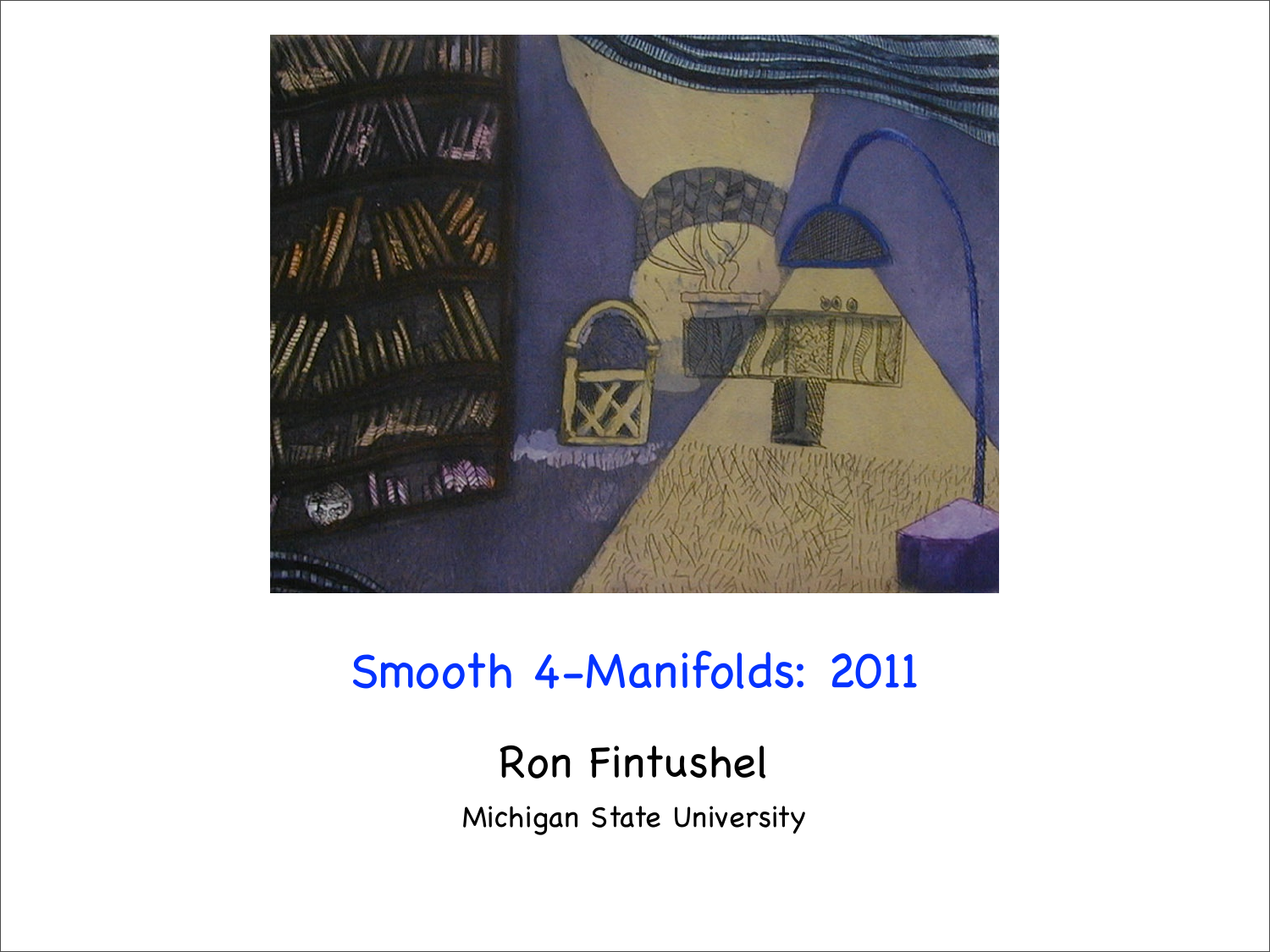## Geography of S.C. Minimal Complex Surfaces

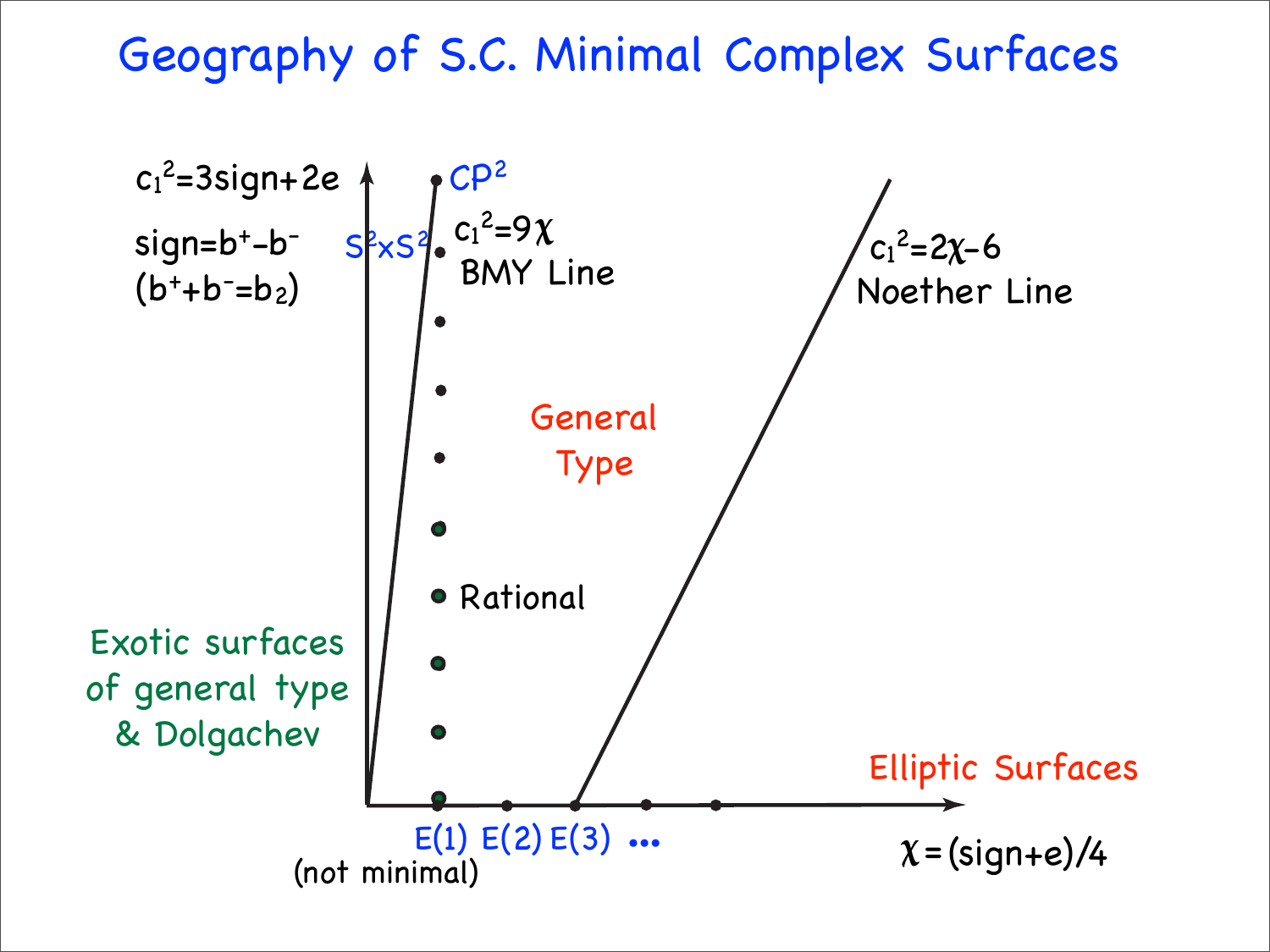Topological Classification

Smooth simply connected 4-manifolds with b+=1 classified up to homeomorphism by Freedman's Th'm:

> Even intersection form:  $S<sup>2</sup> \times S<sup>2</sup>$ Odd intersection form:  $CP<sup>2</sup>$ #nCP<sup>2</sup>

 $\Rightarrow$  Homeo type of s.c. smooth 4-mfd w/ b+=1 determined by Type (even, odd) rank of  $H_2$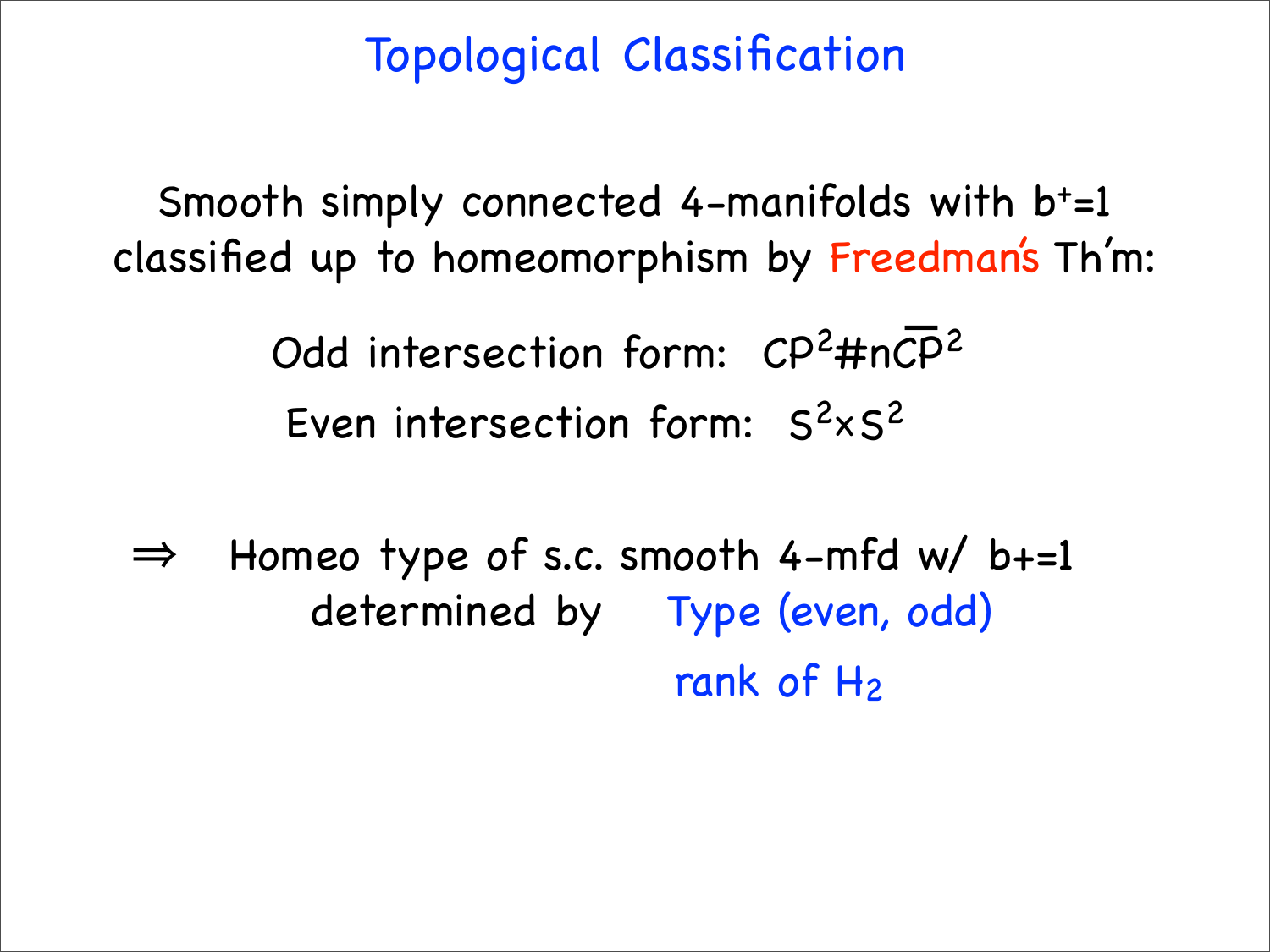Elliptic Surfaces Remove nbd  $T^2 \times D^2 = N_F$  of generic fiber and reglue Log transform:  $E(1)=CP^2+9CP^2$   $T^2 \to E(1)$ **→** !  $\mathcal{C}$  $\mathsf{P}^1$ Elliptic fibration Multiplicity = degree of  $\partial D^2 \rightarrow \partial N_F$ **→** !  $\pi(\partial N_F)=S^1$ e.g.  $\mathsf{S}^1$ x(p/q)-Dehn surgery has mult =  $p$ Fiber sums:  $E(n)=E(1)$ # $F...#FE(1)$   $b^+=2n-1$ 

> For elliptic surfaces with cusp fibers the result of a log transform depends only on the multiplicity. True (up to diffeo) if simply connected.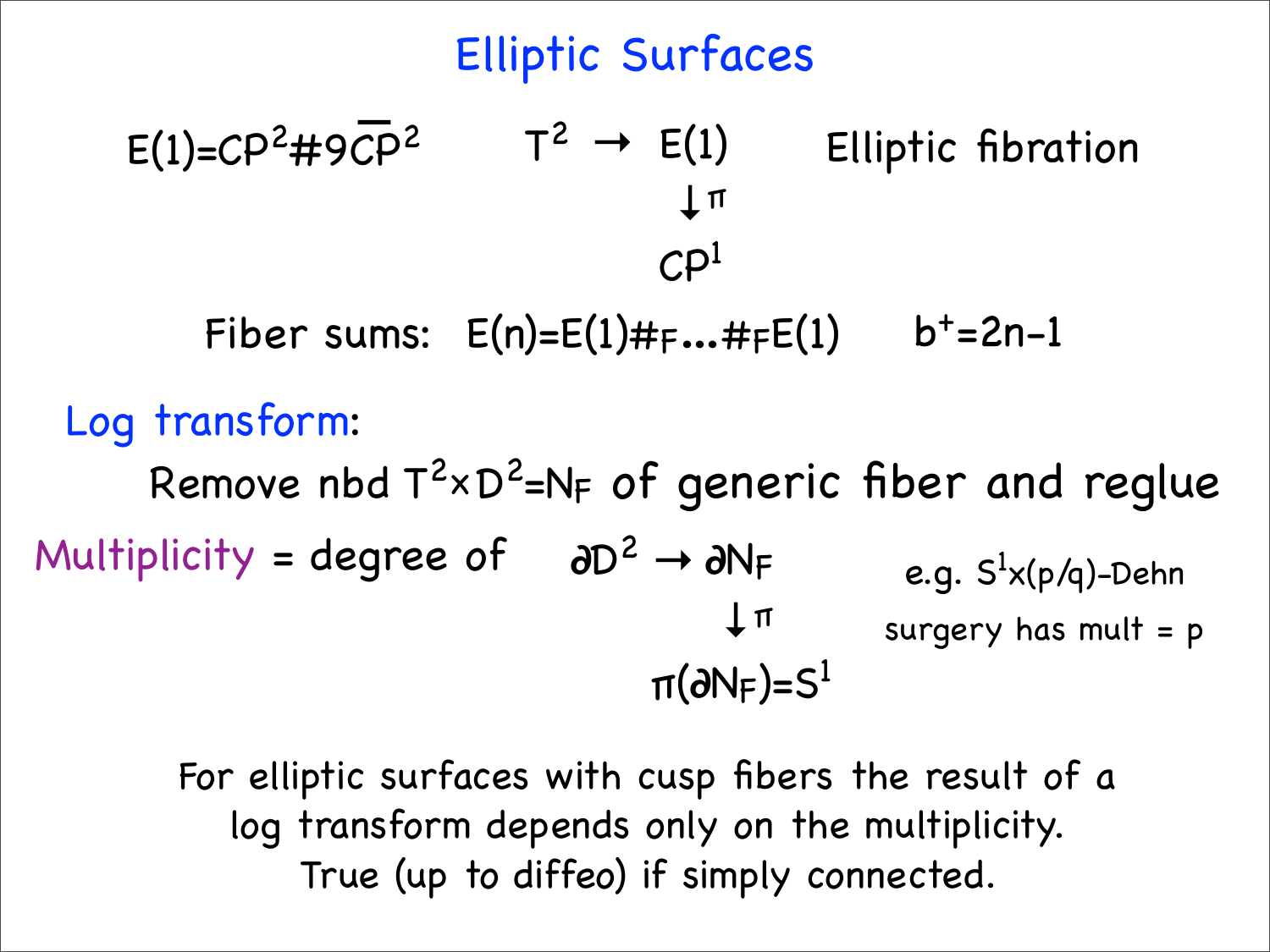## Exotic Complex Surfaces with  $b<sup>+</sup>=1$

b<sup>-</sup>=9 Dolgachev surfaces  $E(1)_{p,q}$  = result of mult. p and q log transforms (p,q rel prime and  $\geq$  2)

 $E(1)_{p,q}$  s.c., odd & b<sub>2</sub>=10  $\Rightarrow$  homeo to  $E(1)$ 

Thm. (Donaldson, 1985)  $E(1)_{2,3}$  not diffeo to  $E(1)$ . Friedman, Morgan:  $E(1)_{p,q} \cong E(1)_{p',q'} \Leftrightarrow {p,q}=\{p',q'\}$ 

b- =8 Barlow surface

homeo to  $CP<sup>2</sup>$ #8 $CP<sup>2</sup>$ not diffeo Kotschick, 1989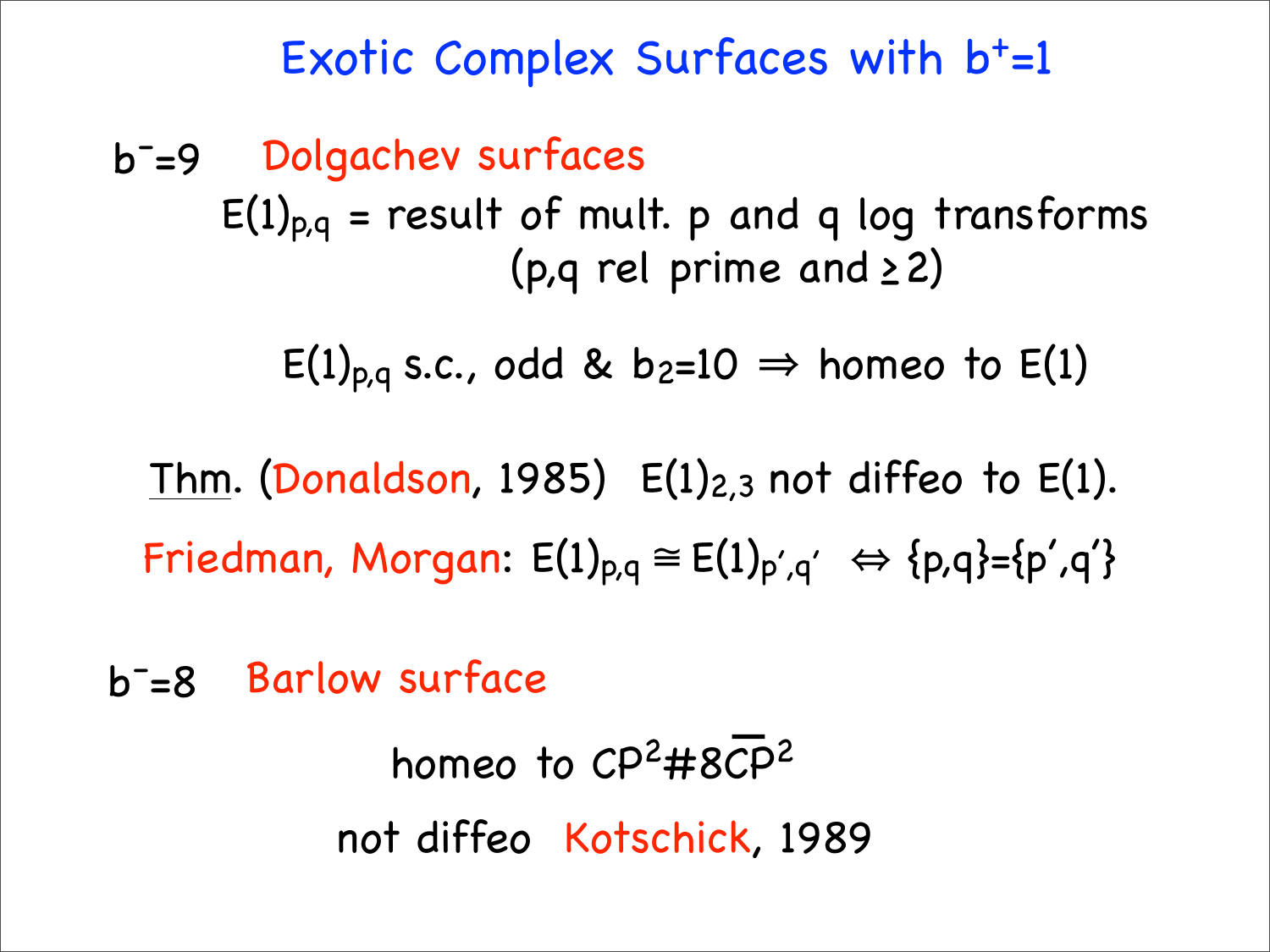## Seiberg-Witten Invariants

X : s.c. smooth 4-mfd,  $b^+$ 21, SW<sub>X</sub>  $\in$  **Z**H<sub>2</sub>(X) diffeo inv<sup>'t</sup> Only characteristic homology classes can have #0 coefficients Ex.  $SW_{E(2)}=1$ ,  $SW_{E(3)}=1-t^{-1}$ 

 $\bullet$  If X admits +'ve scalar curv metric then SW $x=0$ 

 $\Rightarrow$  SW<sub>C</sub> $P^2$ #n<sup> $\overline{CP}^2$ </sup> =0 and SW<sub>S</sub><sup>2</sup>x<sub>S</sub><sup>2</sup> =0

- Adj $\neq$  If coeff of k in SW<sub>X</sub>  $\neq$ 0 and  $\Sigma$  emb, g( $\Sigma$ )>0 w/  $\Sigma$ . $\Sigma \ge 0$ ,  $2g(\Sigma)-2 \geq \Sigma.\Sigma+|k.\Sigma|$
- For Kahler surfaces (Witten) and symplectic mfds (Taubes)  $b^{+}>1 \Rightarrow SW_{X} \neq 0$  (canonical class has coeff  $\pm 1$ )

For  $b<sup>+</sup>=1$ , minor complications arising from reducible solutions to SW eq'ns for some metrics. Get inv'ts SW± and these determine SW.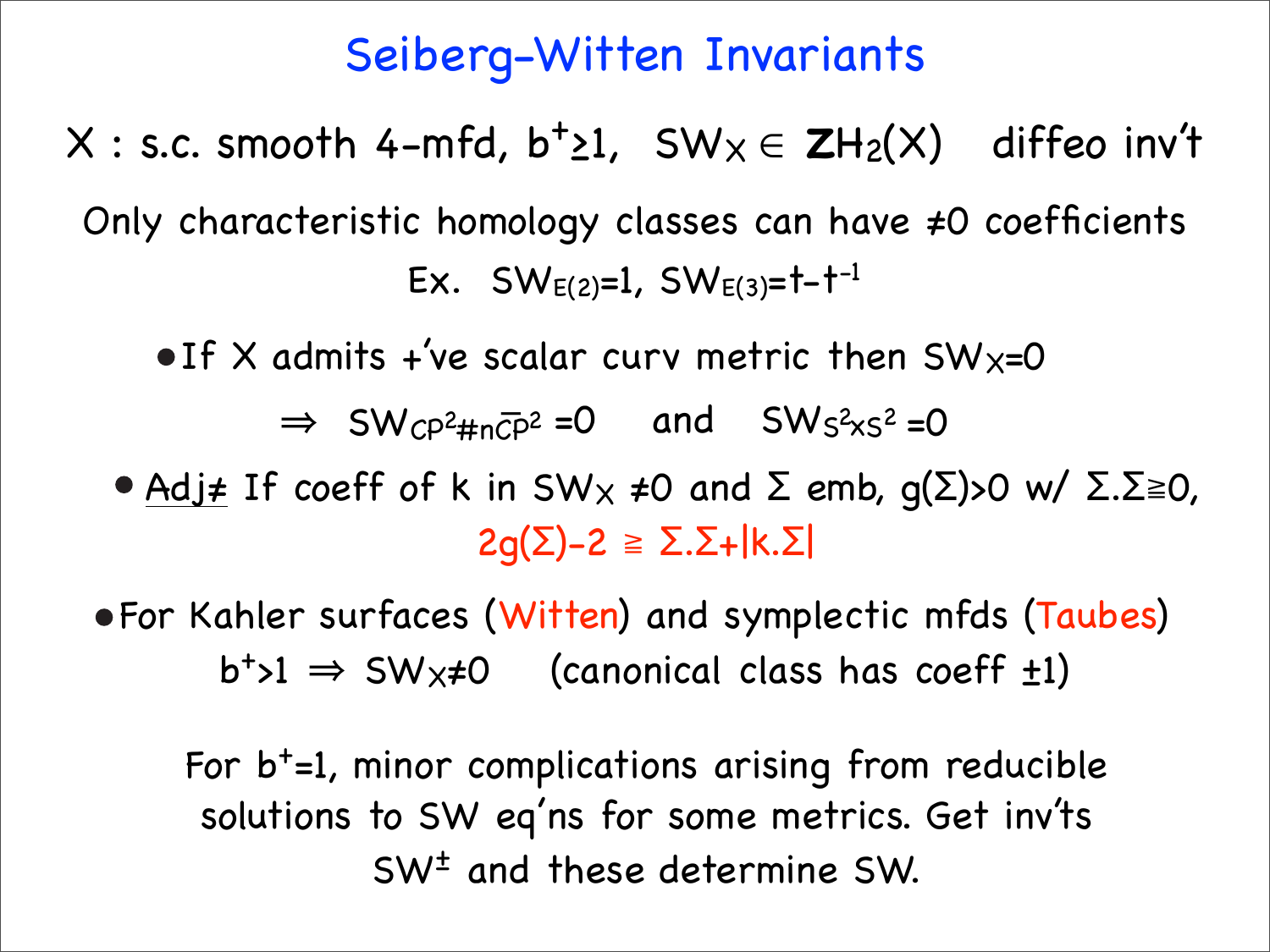## Seiberg-Witten Invariants

X : s.c. smooth 4-mfd,  $b^+$ 21, SW<sub>X</sub>  $\in$  **Z**H<sub>2</sub>(X) diffeo inv<sup>'t</sup> Only characteristic homology classes can have #0 coefficients Ex.  $SW_{E(2)}=1$ ,  $SW_{E(3)}=+1^{-1}$ 

 $\bullet$  If X admits +'ve scalar curv metric then SW<sub>X</sub>=0

 $\Rightarrow$  SW<sub>C</sub> $P^2$ #nC<sub>P</sub><sup>2</sup> = 0 and SW<sub>S</sub><sup>2</sup> x<sub>S</sub><sup>2</sup> = 0

- Adj $\neq$  If coeff of k in SW<sub>X</sub>  $\neq$ 0 and  $\Sigma$  emb, g( $\Sigma$ )>0 w/  $\Sigma$ . $\Sigma \ge 0$ ,  $2q(\Sigma)-2 \geq \Sigma.\Sigma+|k.\Sigma|$
- For Kahler surfaces (Witten) and symplectic mfds (Taubes)  $b^{+}>1 \Rightarrow SW_{X} \neq 0$  (canonical class has coeff  $\pm 1$ ) Log transform formula:  $SW_{X_p} = SW_{X} \cdot (t^{p-1} + t^{p-3} + ... + t^{3-p} + t^{1-p})$ where  $t=$  multiple fiber; so  $t^p$ =fiber Works for SW<sup>+</sup> when b<sup>+</sup>=1. Can use to compute SW. E.g.  $SW_{E(1)_{2,3}} = t^{-1} - t$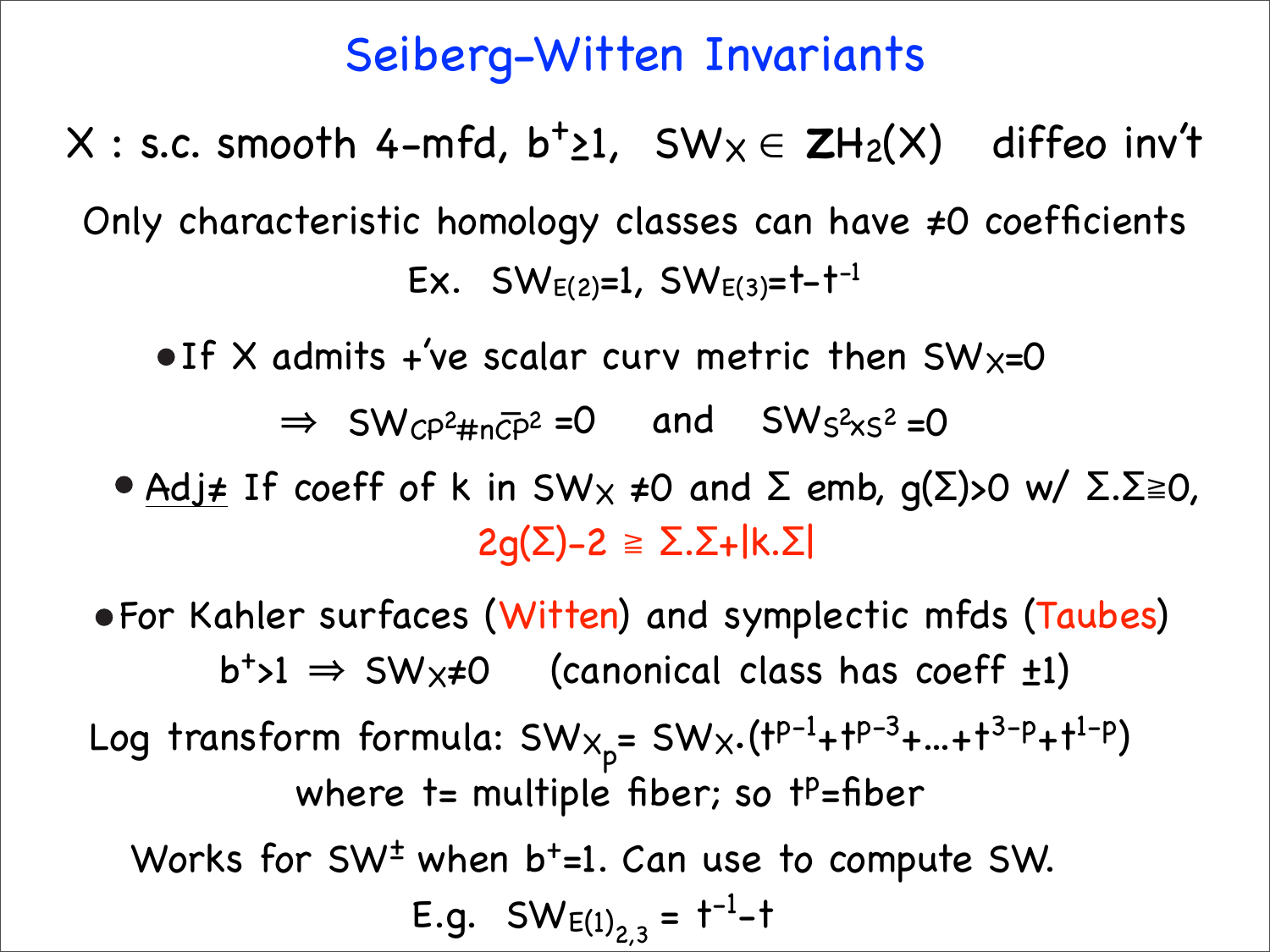## Knot Surgery

T: homologically #0, square 0 torus ⊂ X K: knot in  $S^3$  X<sub>K</sub>= (X–(TxD<sup>2</sup>))∪(S<sup>1</sup>x(S<sup>3</sup>–N<sub>K</sub>)) qlued so that (long. of K)  $\leftrightarrow$   $\partial D^2$ 

 $\pi_1(X)=1$  and  $\pi_1(X-T)=1 \Rightarrow \pi_1(X_K)=1 \Rightarrow X_K$  homeo to X  $\bullet$  X<sub>K</sub>. same int. form as X Knot Surgery Th'm (F-Stern).  $SW_{X_K} = SW_{X} \cdot \Delta_K (t^2)$  (b<sup>+</sup>>1)  $\bullet$  Works for SW<sup> $\pm$ </sup> when b<sup>+</sup>=1

Consequence: K=n-twist knot,  $SW_{E(1)_K}=n(t^{-1}-t)$  $\Rightarrow$  no two diffeo, all homeo to E(1)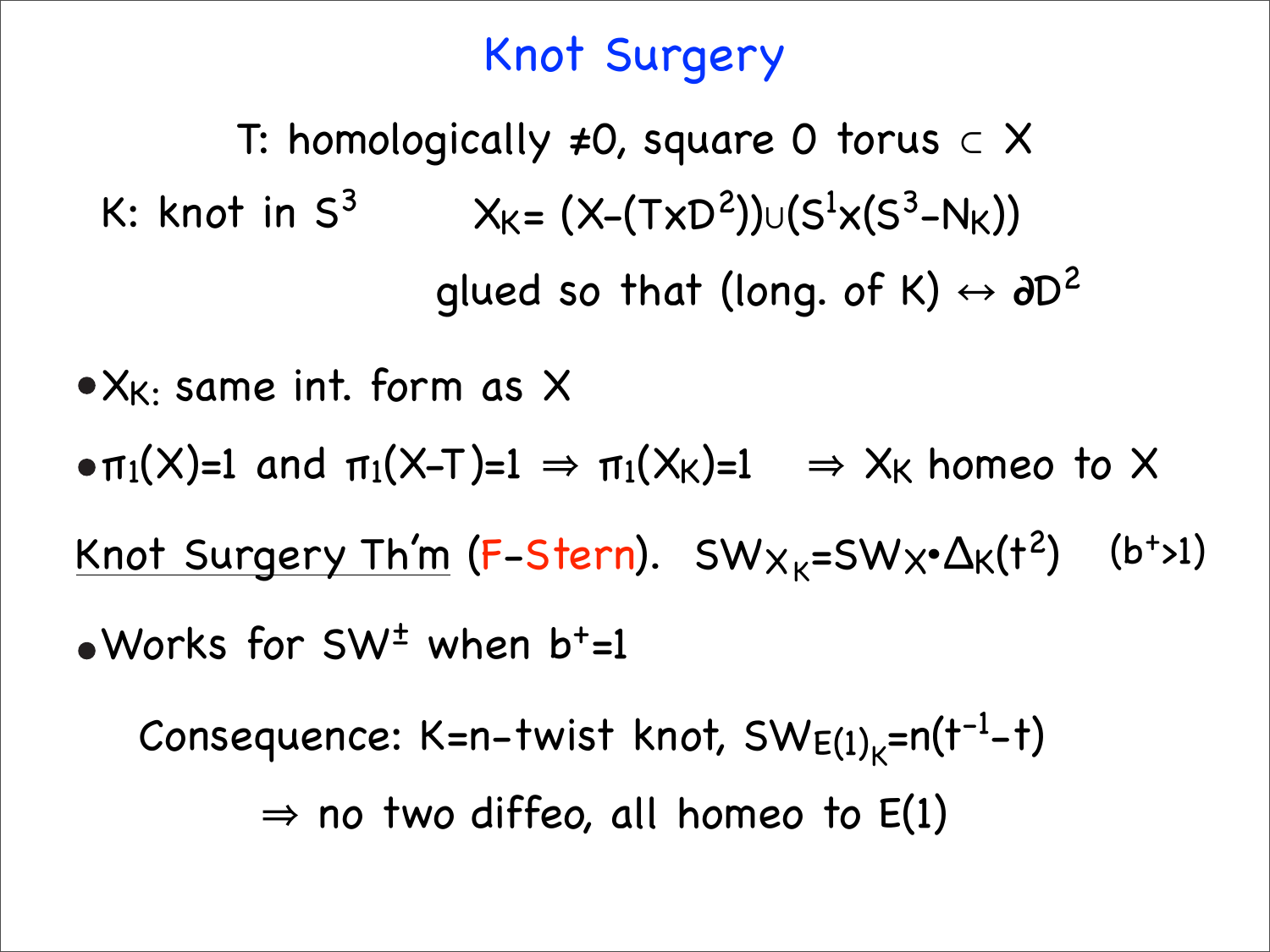#### Rational Blowdown

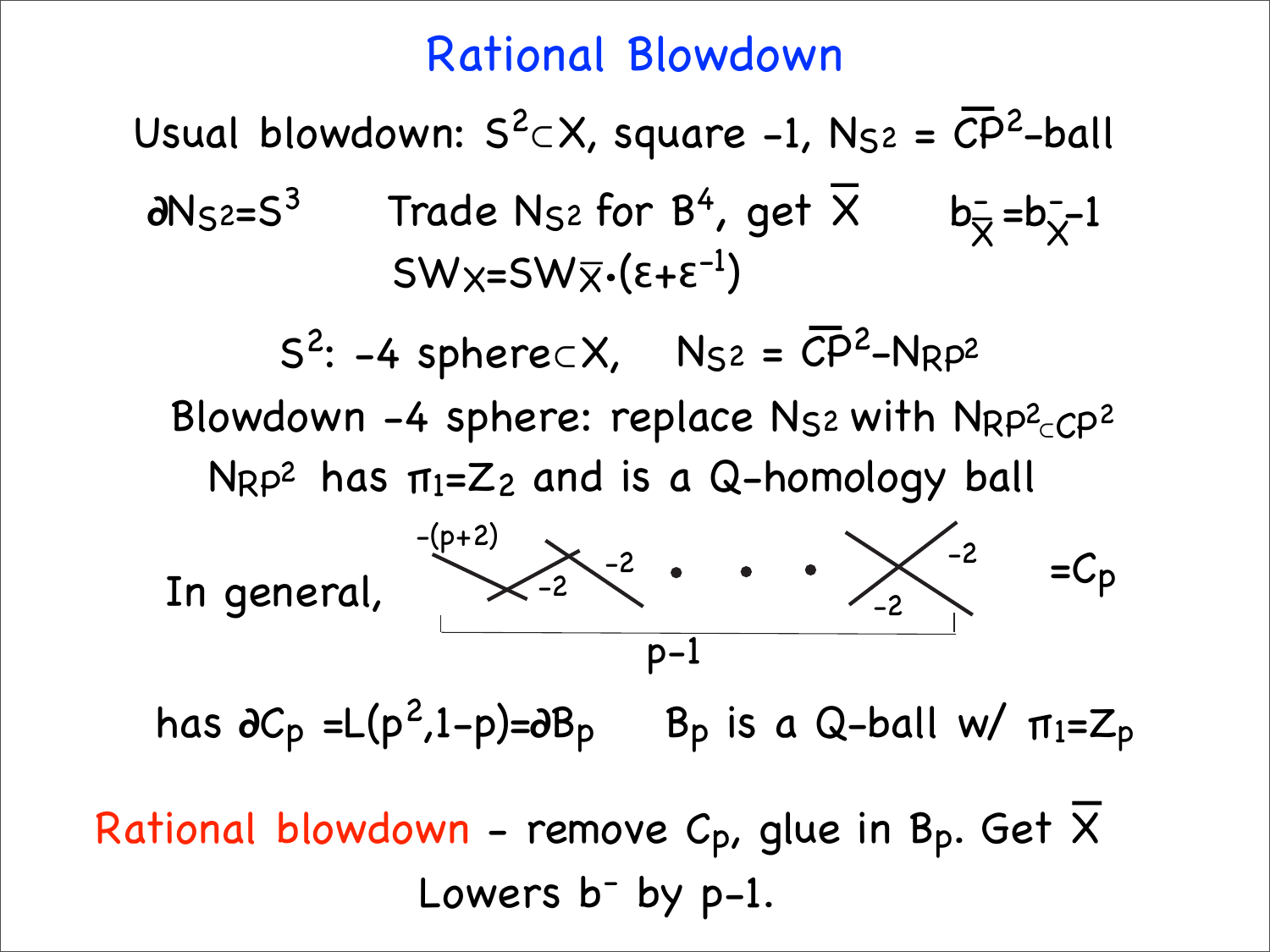Rational Blowdowns, II



If  $\overline{k}$ =char homology class in  $\overline{X}$ ,  $\exists$  lift k in X  $\Rightarrow$  PD's agree on  $X^*$ **!** Thm. (F-Stern) Coeff of k in SWX = Coeff of k in SWX **!** F-2E1 -4 E1 -1  $E(n)$ # $\dot{C}$ E2 -1  $E_1-E_2$  $F-2E_1-E_2$   $\Bigg\{ \Bigg\}$ -5  $E(n)$ #2C ↗ Blow up ↗ Blow up rationally<br>blow down C<sub>2</sub>  $\sqrt{ }$  $log$  transform  $E(n)_2$ of mult=2 rationally<br>blow down C<sub>3</sub>  $\sqrt{ }$  $log$  transform  $E(n)$ 3 of mult=3 F 0 Nodal Fiber of E(n) Ex.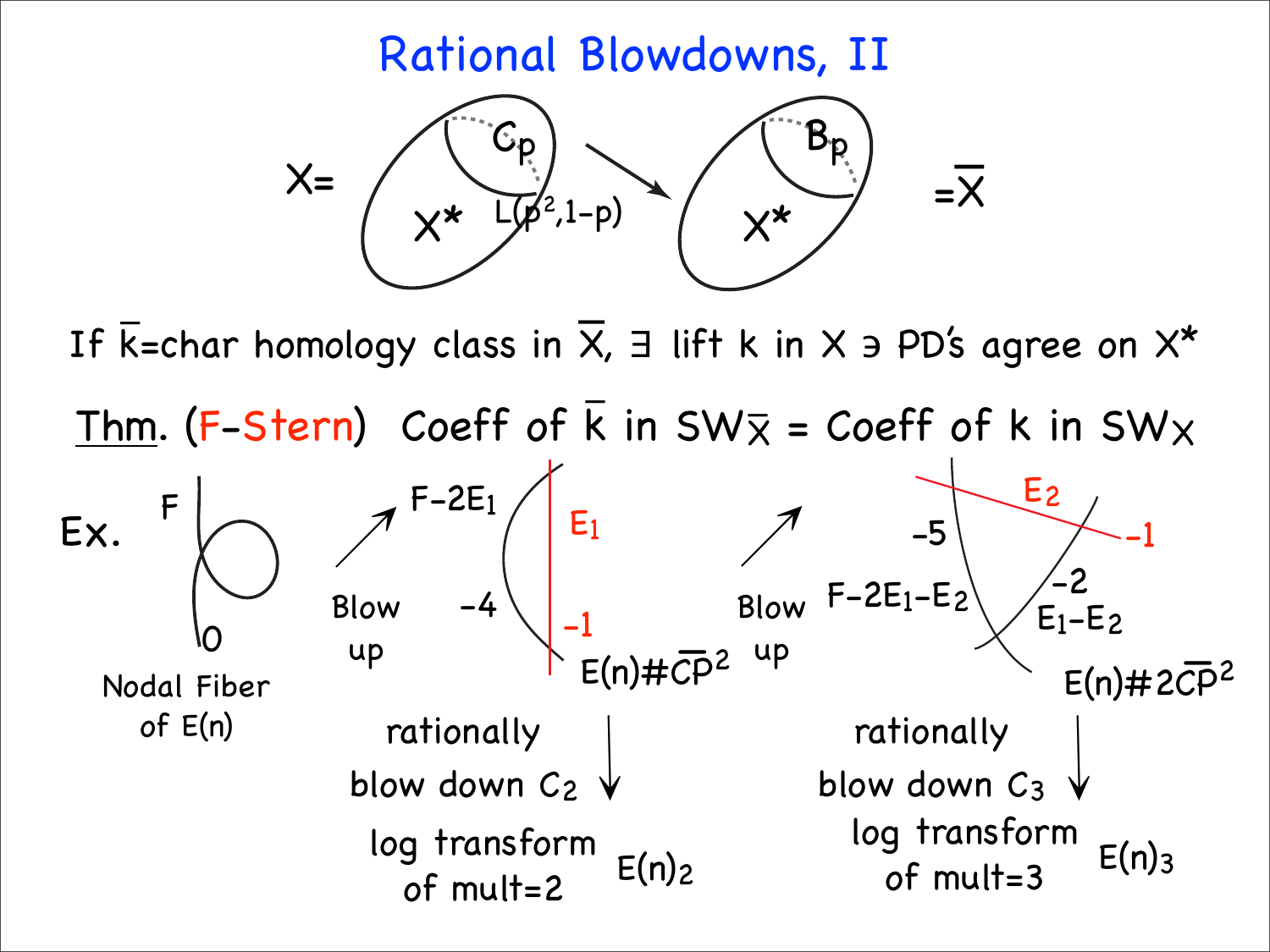

 $E(1)$  has fibration w/ 4 nodal fibers +  $E_6$  $ilde{E}$ 



-2 -2 -2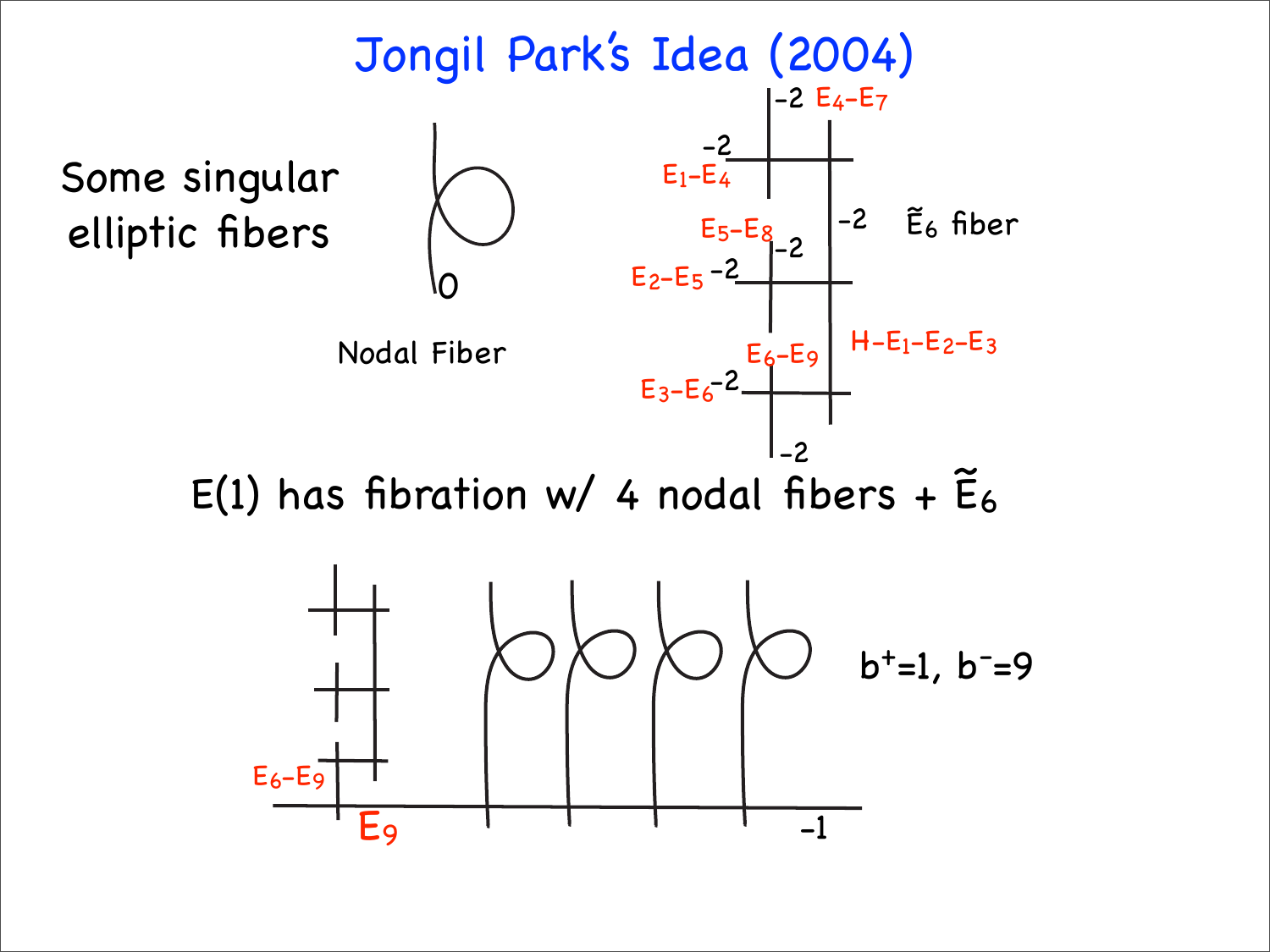

Blow up 4 times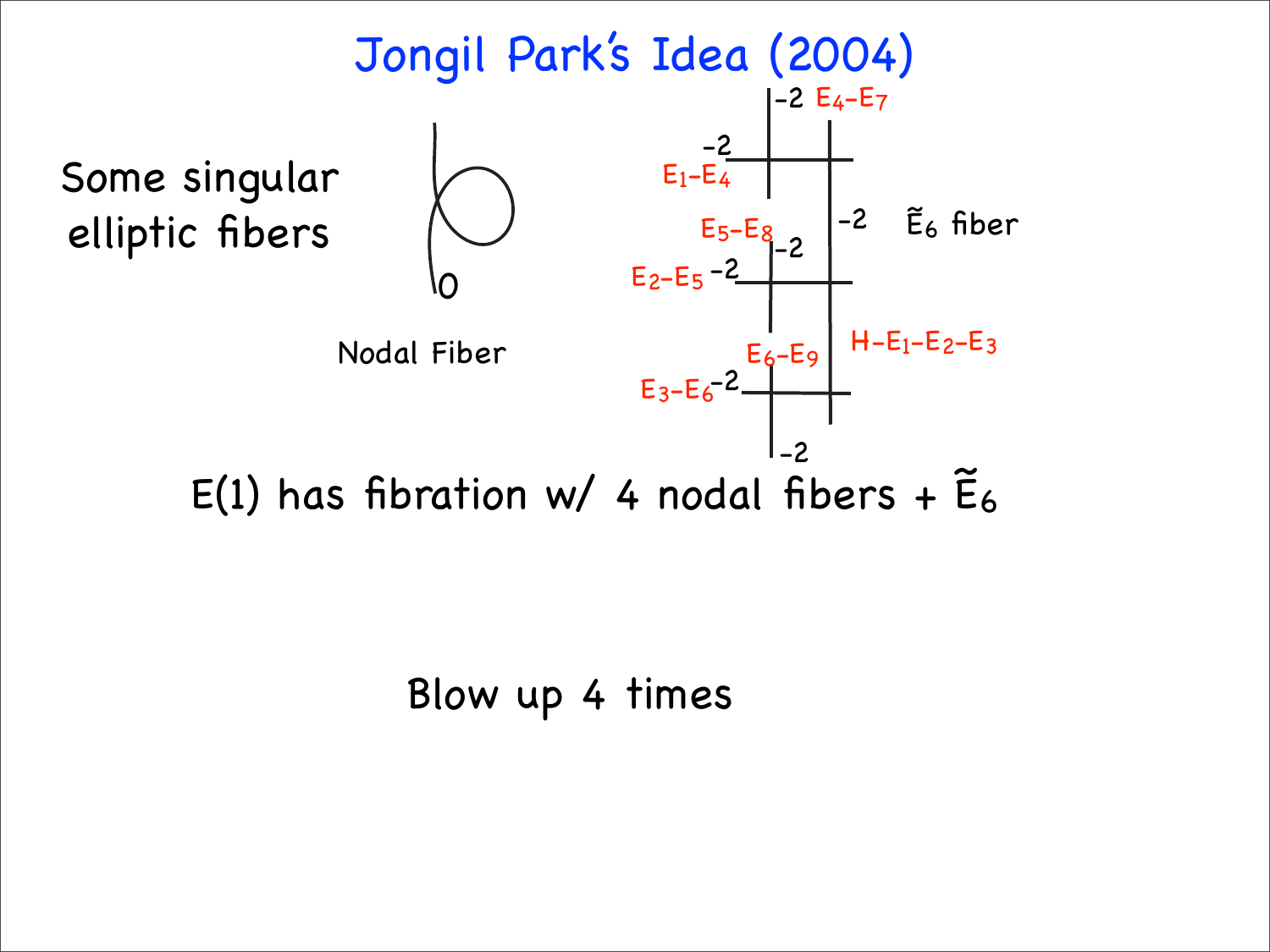

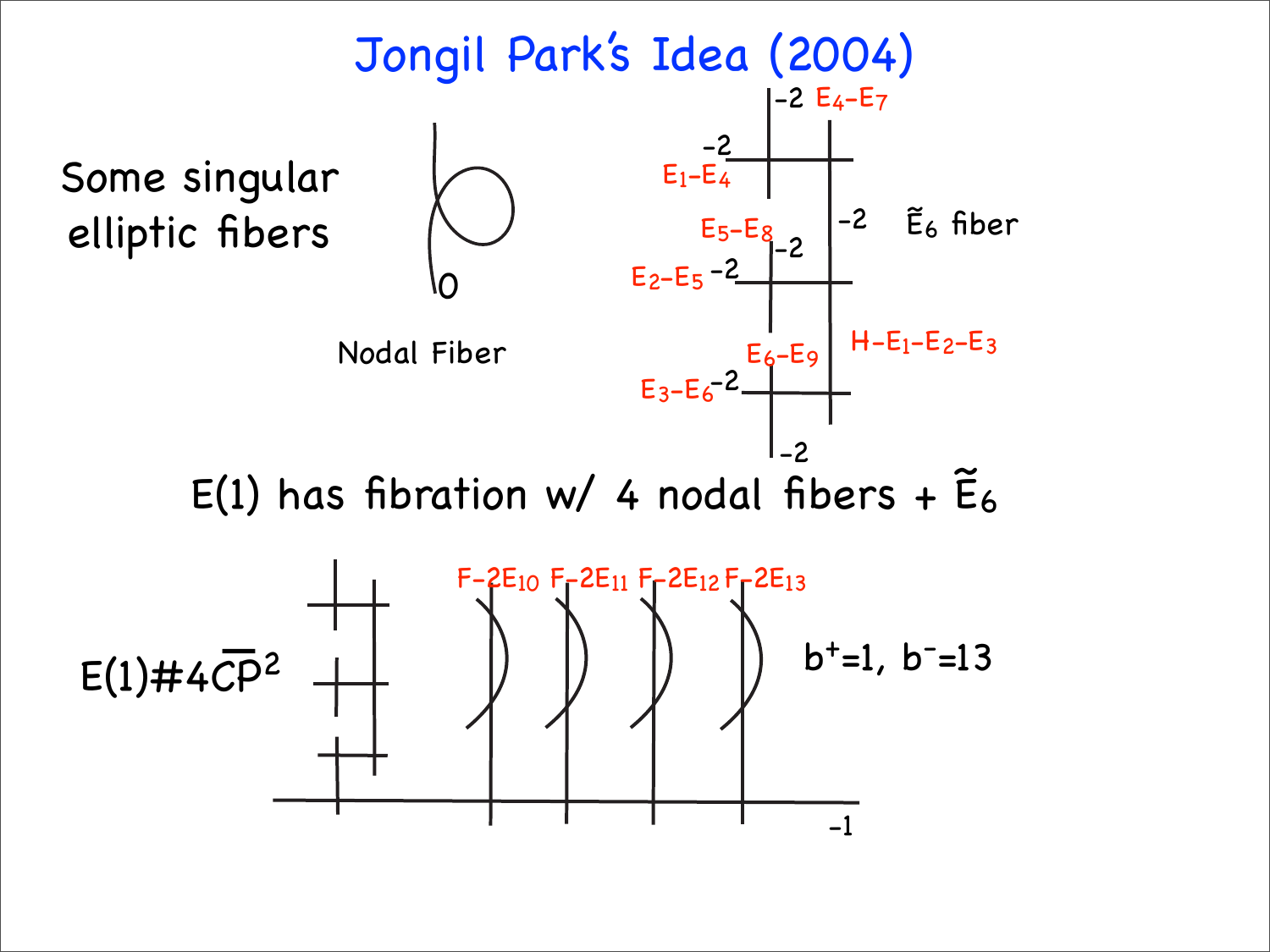

Resolve double points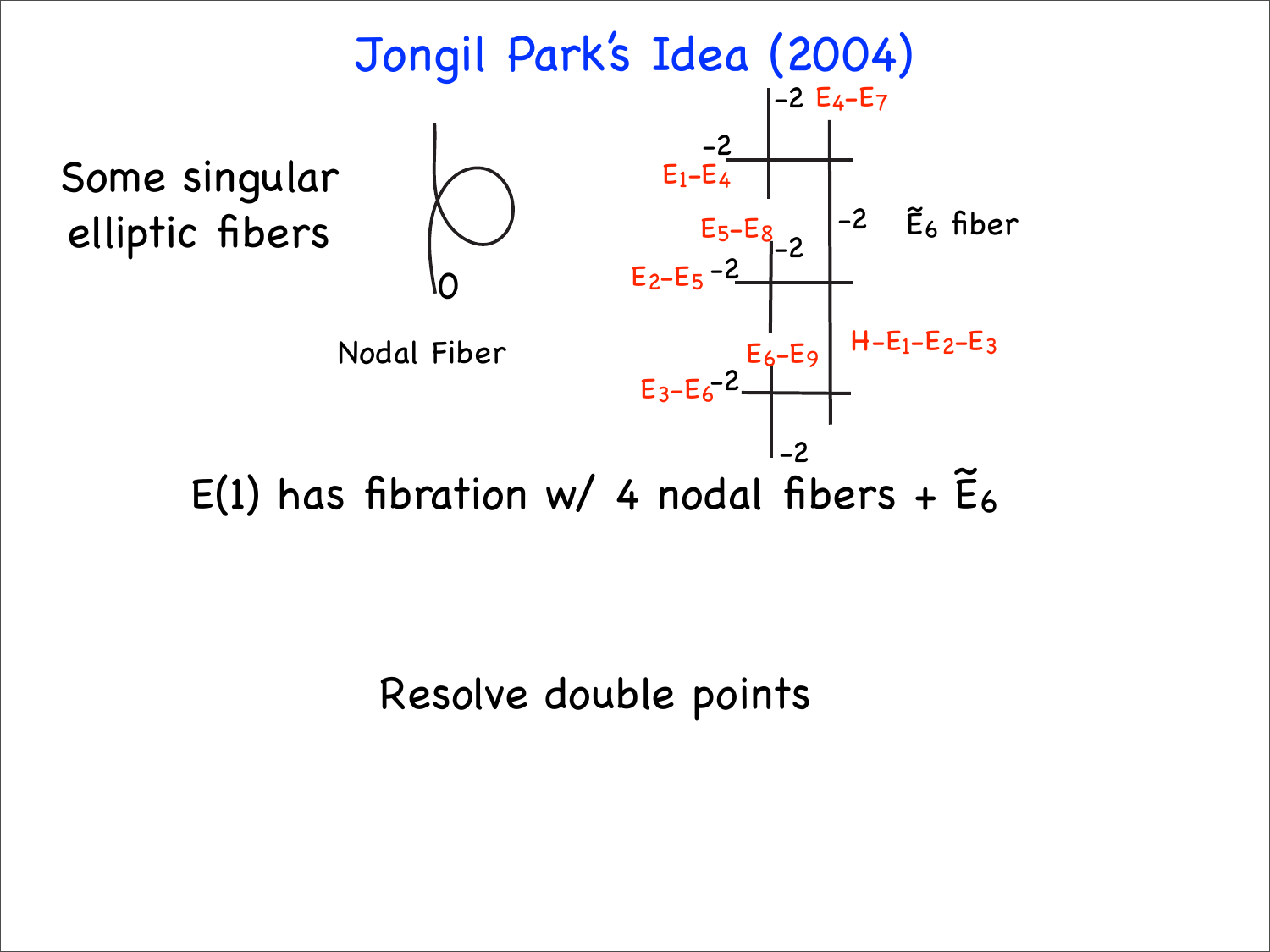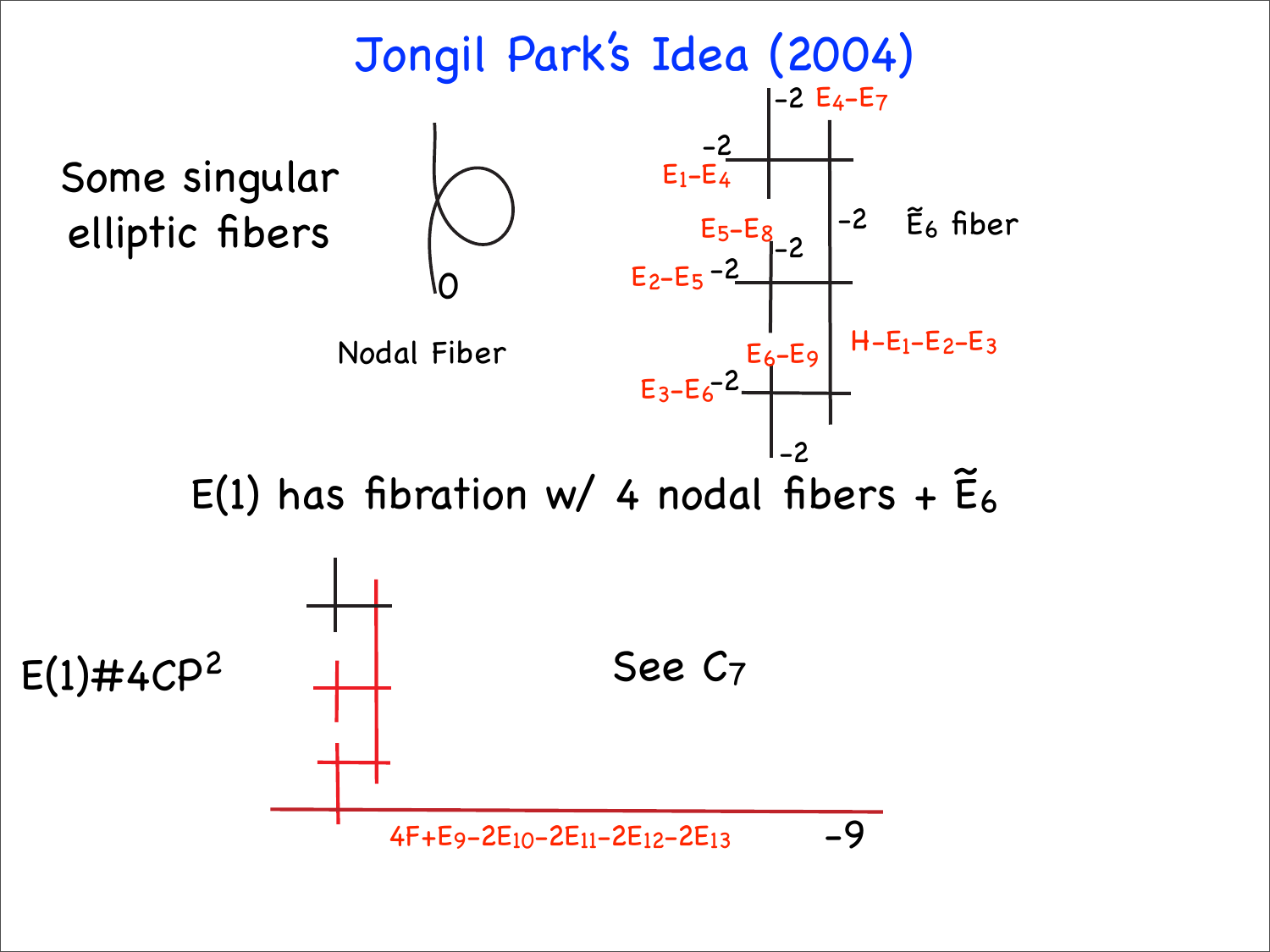

 $E(1)$  has fibration w/ 4 nodal fibers +  $E_6$ 

-2 -2 -2

Rationally blow down to get Park mfd P b+=1, b- =13-6=7 and simply connected & SW#0 - an exotic CP2#7CP**!**<sup>2</sup>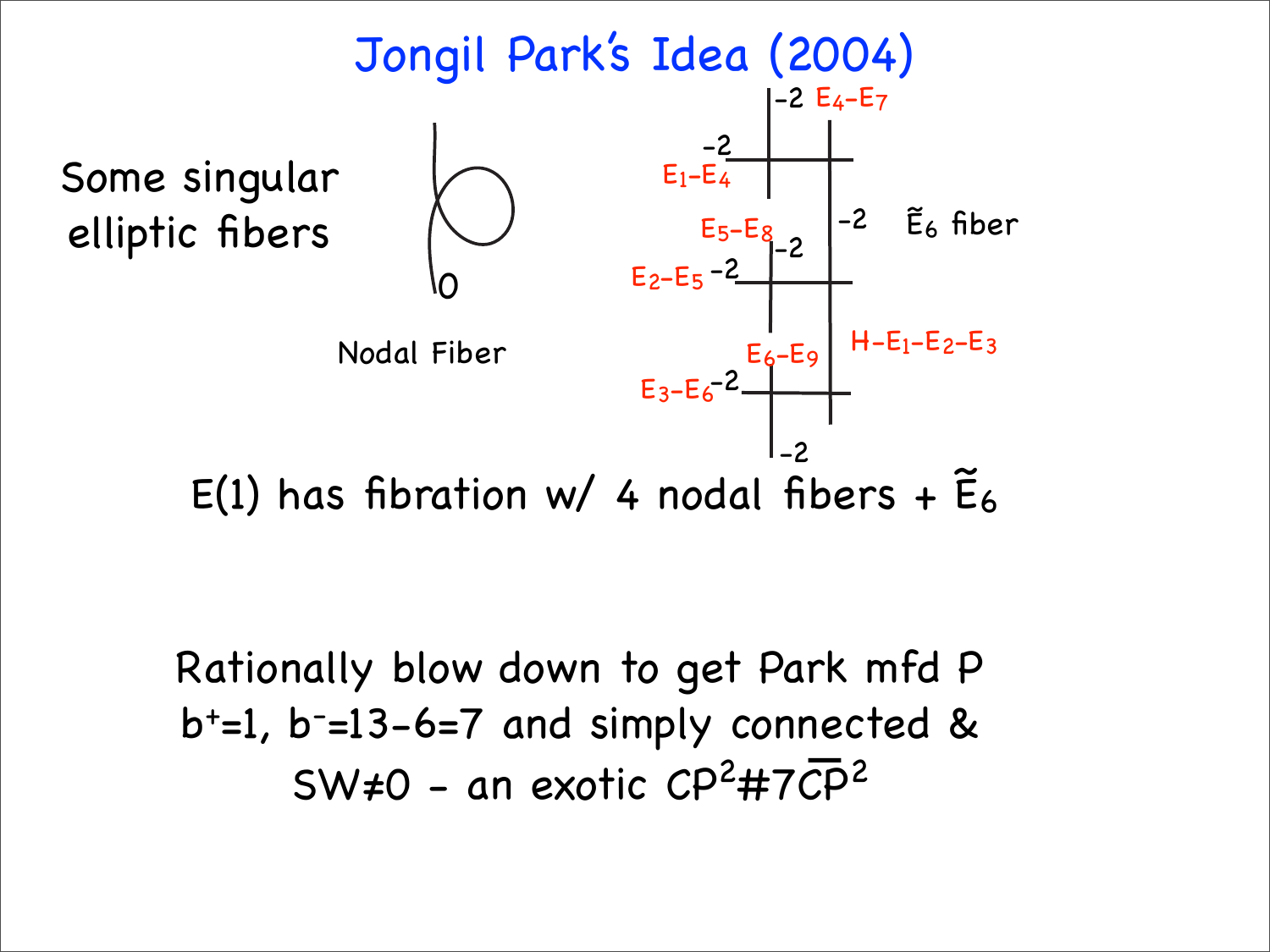Simply Conn. 4-Mfds w/ b<sup>+</sup>=1 & b<sup>-</sup>=5,6,7

• P homeo to  $CP^2$ #7CP<sup>2</sup> (& symplectic), SWp=t-t<sup>-1</sup> (This  $\Rightarrow$  minimality by blowup formula)

**!** (Stipsicz-Szabo) <sup>∃</sup> sympl 4-mfd homeo not diffeo to  $\overline{CP^2}$ #6 $\overline{CP^2}$  (similar technique)

- (F-Stern) All these examples b<sup>+</sup>=1, b<sup>-</sup>=6,7,8 admit \$'ly many smooth str's
- (J.Park-Stipsicz-Szabo) Same for b+=1, b- =5
- Cx Surfaces of general type (J. Park & coauthors)
- These techniques do not seem to work for b-<5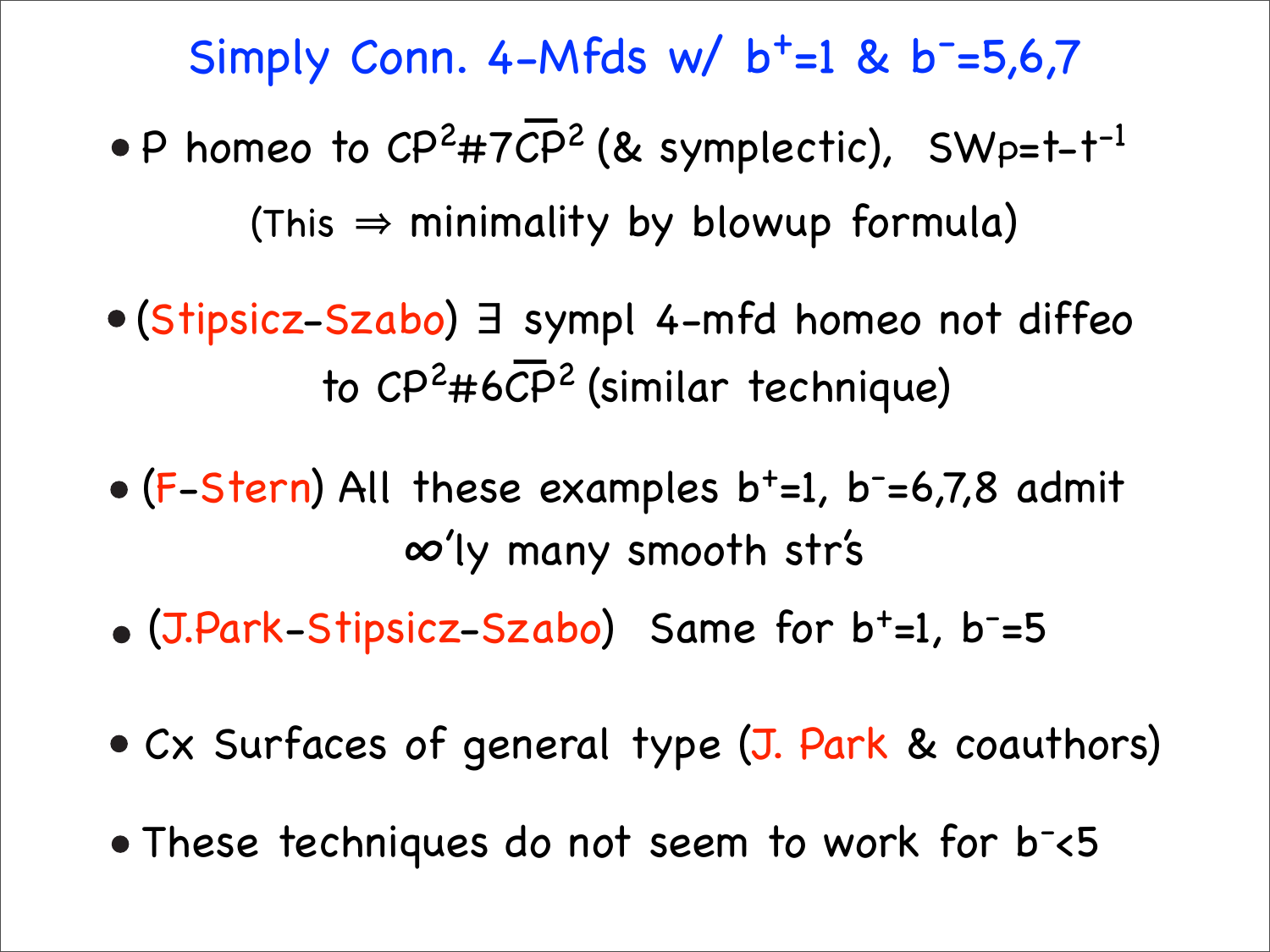Simply Conn. 4-Mfds w/ b<sup>+</sup>=1 & b<sup>-</sup><4

back to surgery on tori, but -

<u>Prop</u>. If b $\bar{x}$ =1, b $\bar{x}$ ≤8, SW $\times$ ≠0, ∄ essential torus of square 0 in X.  $+$  1  $-$ 

- If k has a nonzero coeff in SW<sub>X</sub>, adjunction  $\neq \Rightarrow$ k.T=0. But  $T^2=0$ ,  $k^2$ >c<sub>1</sub><sup>2</sup>>0 gives contra. by Cauchy-Schwarz #.
- If we could surger an essential torus (log transf or knot surgery) of square 0 in a mfd with  $b<sup>+</sup>=1$ and b<sup>-</sup>58 to get SW#0, we would be in the situation above.

So we need to work with nullhomologous tori.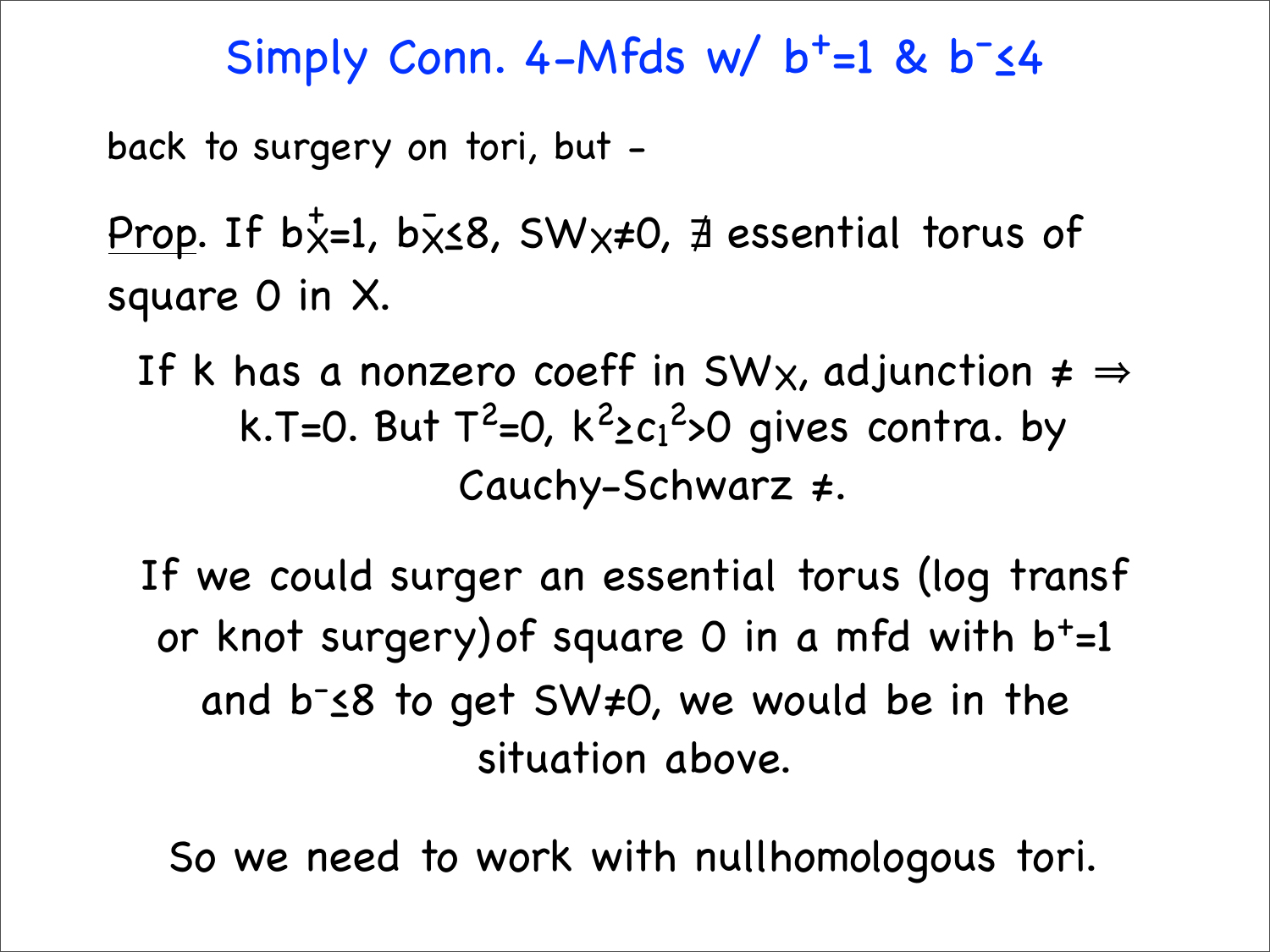The Morgan, Mrowka, Szabo Surgery Formula T⊂X: torus of square 0 N<sub>T</sub>=nbd,  $\partial N_T=T^3$  basis  $\alpha, \beta, \gamma=$  $\partial D^2$  for H<sub>1</sub>( $\partial N_T$ )  $X_{\{p,q,r\}}=(X-N_T)_{\bigcup_{\mathcal{P} \in \mathcal{P}}}(T^2xD^2)$  where  $(\phi_{pqr})_{\star}$  [0D<sup>2</sup>]=p $\alpha$ +q $\beta$ +r $\gamma$ Write  $SW_{x_{n, n}, \chi}$ (K<sub>pqr</sub>)  $\chi_{\{\mathsf{p},\mathsf{q},\mathsf{r}\}}(\mathsf{k}_{\mathsf{p}\mathsf{q}\mathsf{r}})$ for the coefficient of k<sub>pqr</sub> in SW $_{\mathsf{X}\{\mathsf{p},\mathsf{q},\mathsf{r}\}}$ M-M-Sz Formula:  $ZSW_{X_{p,q,r}}(k_{pqr})$  =  $pZSW_{x_{11,0,0}x}(k_{100})+qZSW_{x_{10,1,0}x}(k_{010})+rZSW_{x_{10,0,1}x}(k_{001})$ "SW<sub>X{p,q,r}</sub> =pSW<sub>X{1,0,0}</sub> +qSW<sub>X{0,1,0}</sub> +rSW<sub>X{0,0,1}</sub>"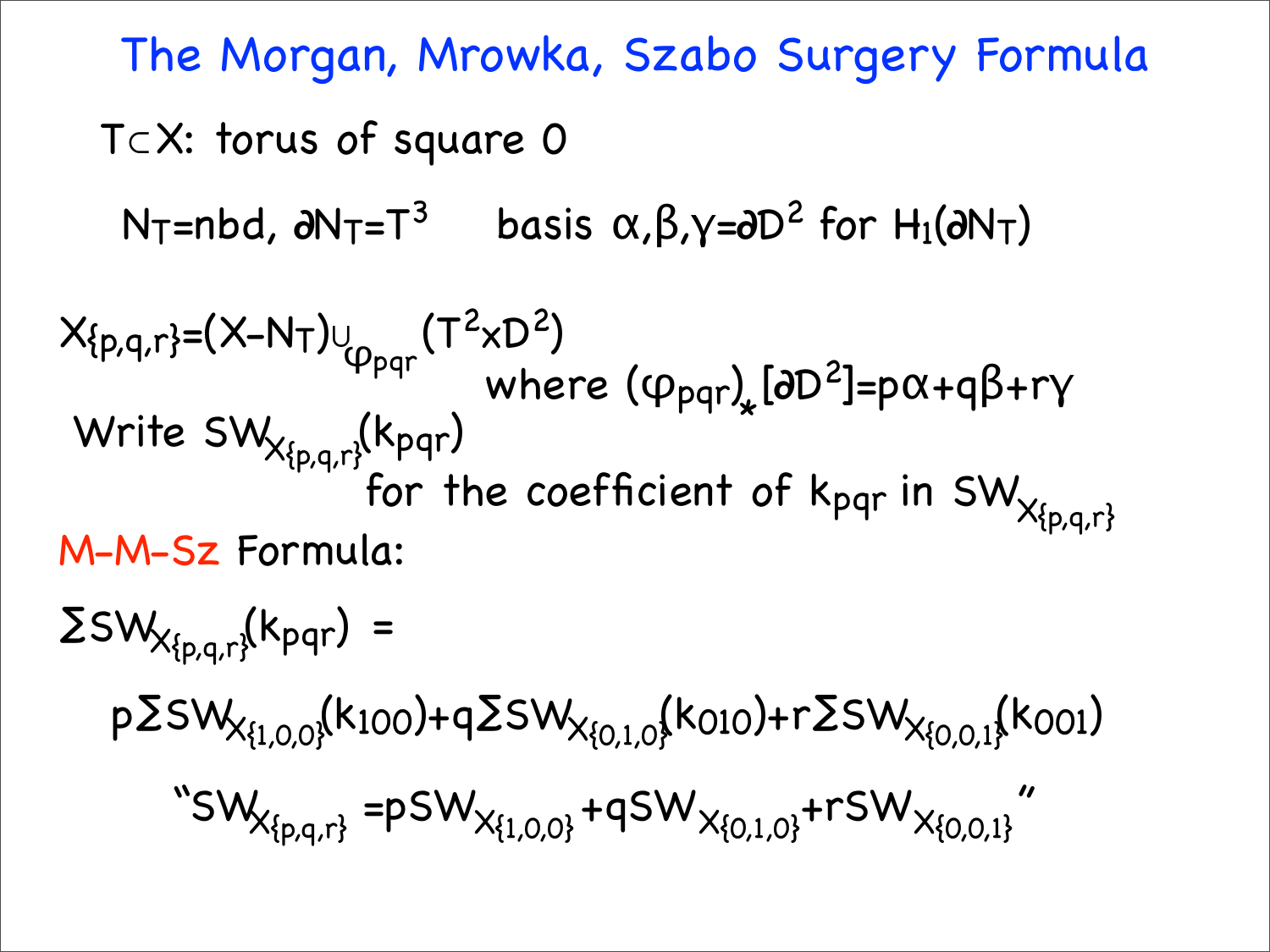The Morgan, Mrowka, Szabo Surgery Formula T⊂X: torus of square 0 N<sub>T</sub>=nbd,  $\partial N_T=T^3$  basis  $\alpha, \beta, \gamma=$  $\partial D^2$  for H<sub>1</sub>( $\partial N_T$ )  $X_{\{p,q,r\}}=(X-N_T)_{\bigcup_{\mathcal{P} \in \mathcal{P}}}(T^2xD^2)$  where  $(\phi_{pqr})_{\star}$  [0D<sup>2</sup>]=p $\alpha$ +q $\beta$ +r $\gamma$ Write  $SW_{x_{n, n}, \chi}$ (K<sub>pqr</sub>)  $\chi_{\{\mathsf{p},\mathsf{q},\mathsf{r}\}}(\mathsf{k}_{\mathsf{p}\mathsf{q}\mathsf{r}})$ for the coefficient of k<sub>pqr</sub> in SW $_{\chi_{\{p,q,r\}}}$ M-M-Sz Formula:  $ZSW_{X_{p,q,r}}(k_{pqr})$  =  $pZSW_{x_{11,0,0}x}(k_{100})+qZSW_{x_{10,1,0}x}(k_{010})+rZSW_{x_{10,0,1}x}(k_{001})$ "SW<sub>X{p,q,r}</sub> =pSW<sub>X{1,0,0}</sub> +qSW<sub>X{0,1,0}</sub> +rSW<sub>X{0,0,1}</sub>"  $X_{\{0,0,1\}}$  =X, and  $X_{\{1,0,0\}}$  and  $X_{\{0,1,0\}}$  are results of  $S^1$ x 0-surgeries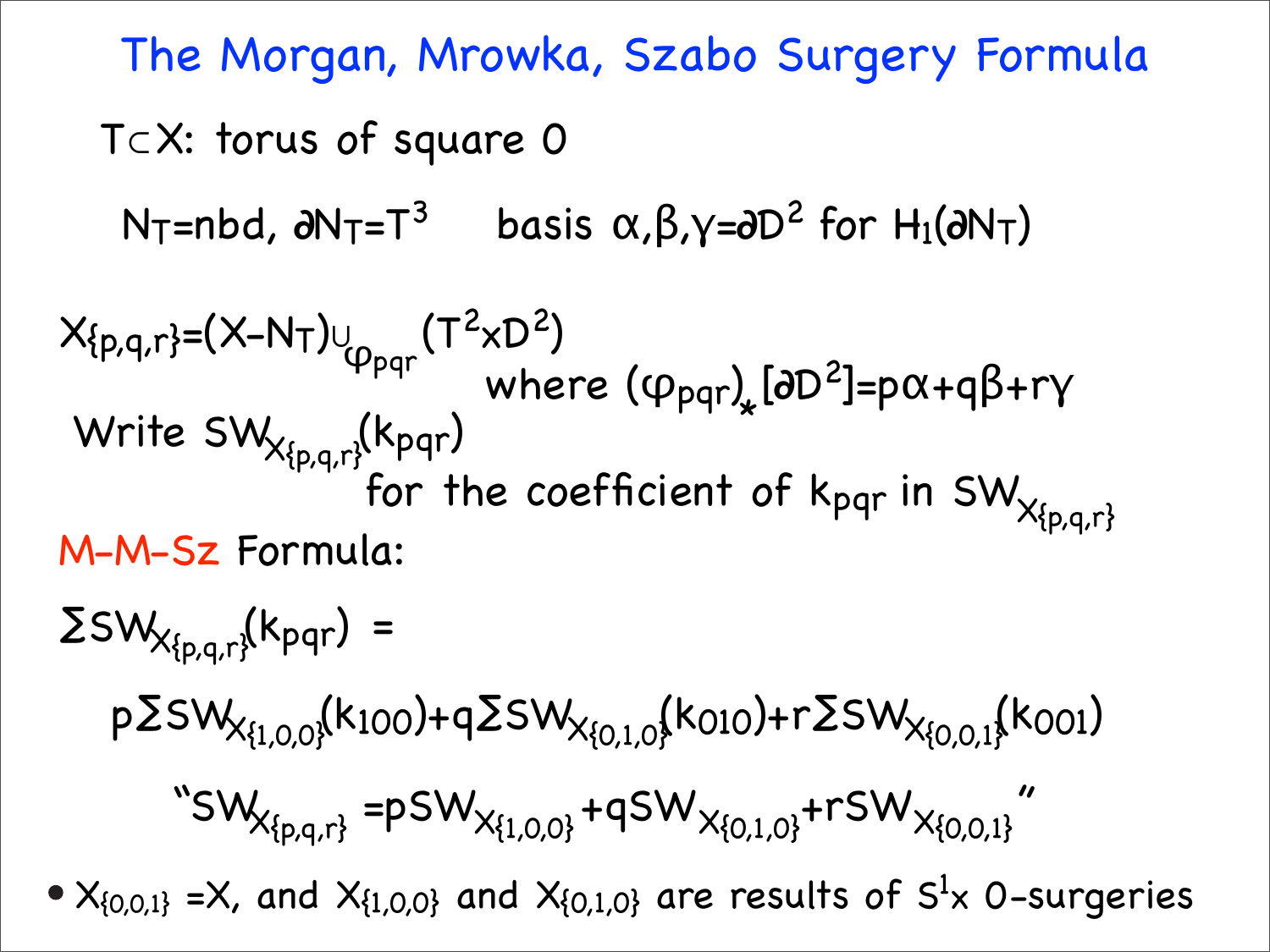## Using the M-M-Sz Formula

# Ex: Want to construct exotic smooth str's on CP<sup>2</sup>#nCP<sup>2</sup> Need to find useful nullhomologous torus T in mfd with  $b<sup>+</sup>=1$ ,  $b<sup>-</sup>=n$ ,  $\pi_1=0$

 $(0,k,l)$ -surgery =  $S<sup>1</sup>(1/k-Dehn surgery)$ has same homology as X if  $\beta$ =0 in H<sub>1</sub>(X-T), and  $SW_{X\{0,k,1\}} \sim KSW_{X\{0,1,0\}} + SW_{X\{0,0,1\}=X}$ ↗ 0-surgery

 $\Rightarrow$  If 0-surgery on T wrt correct circle has SW#0, we get  $\infty'$ ly many distinct mfds How to achieve this?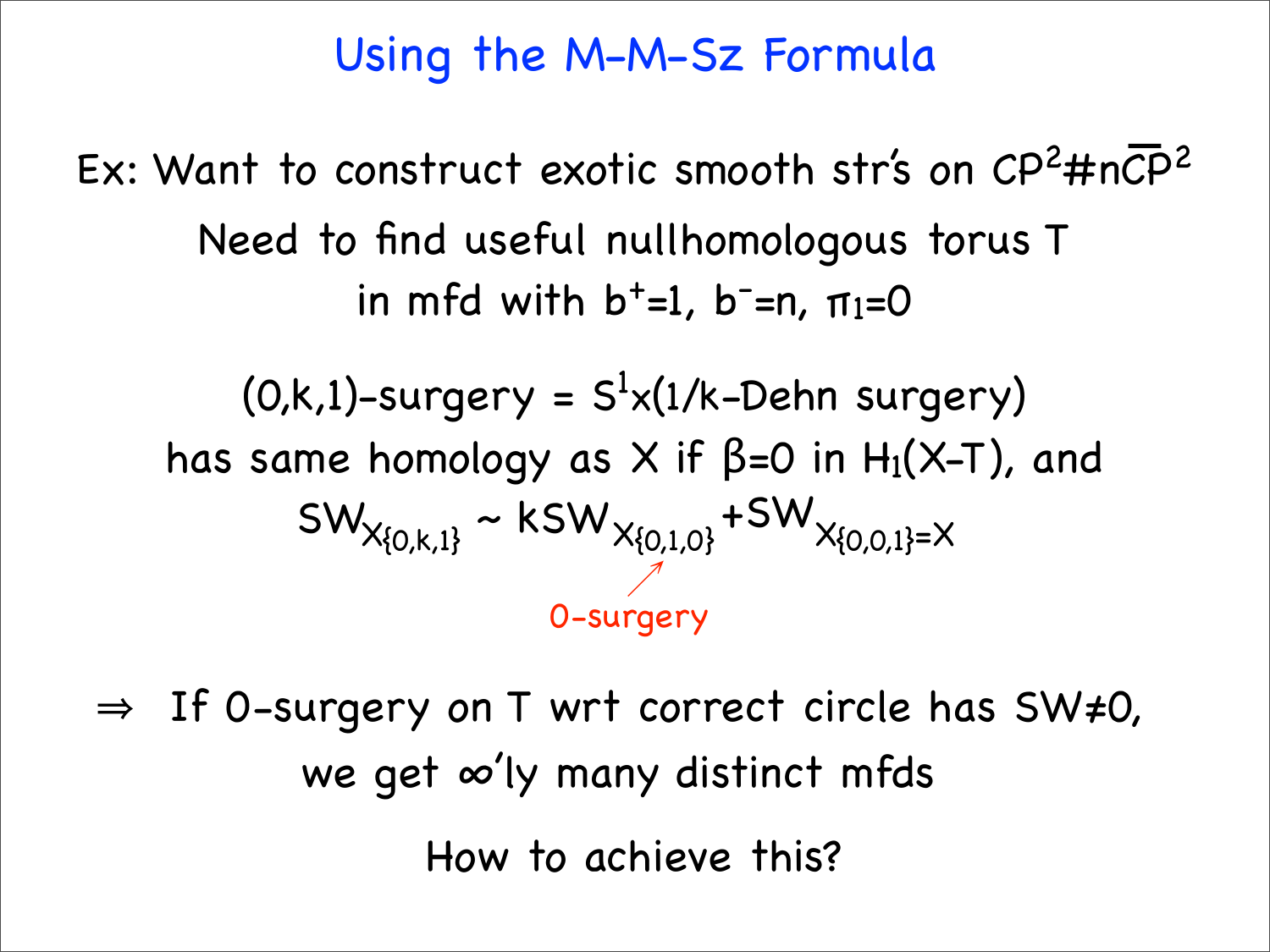#### Surgery on Tori  $T'$ ⊂ $X'$  α΄,β΄,γ´=∂ $D^2$ T' primitive  $\beta'$ ≠0 in H<sub>1</sub>(X'-N<sub>T'</sub>)  $y'=0$  in  $H_1(X'-N_T')$ (a)  $T \subset X$   $\alpha, \beta, \gamma = \partial D^2$ T nullhomologous  $\gamma \neq 0$  in  $H_1(X-N_T)$  $\beta$ =0 in H<sub>1</sub>(X–N<sub>T</sub>) (b)  $(0,1,1)$  surgery  $\beta' + \gamma' \leftrightarrow \gamma$  $y' \leftrightarrow \beta$ (0,1,0) surgery  $\beta' \leftrightarrow -\beta + \gamma$  $y' \leftrightarrow \beta$  $b_1(X)=b_1(X')-1$  SW<sub>X{0,k,1}</sub> = kSW<sub>X'+</sub>SW<sub>X</sub> Provides  $\infty$ -family in case SW $x' \neq 0$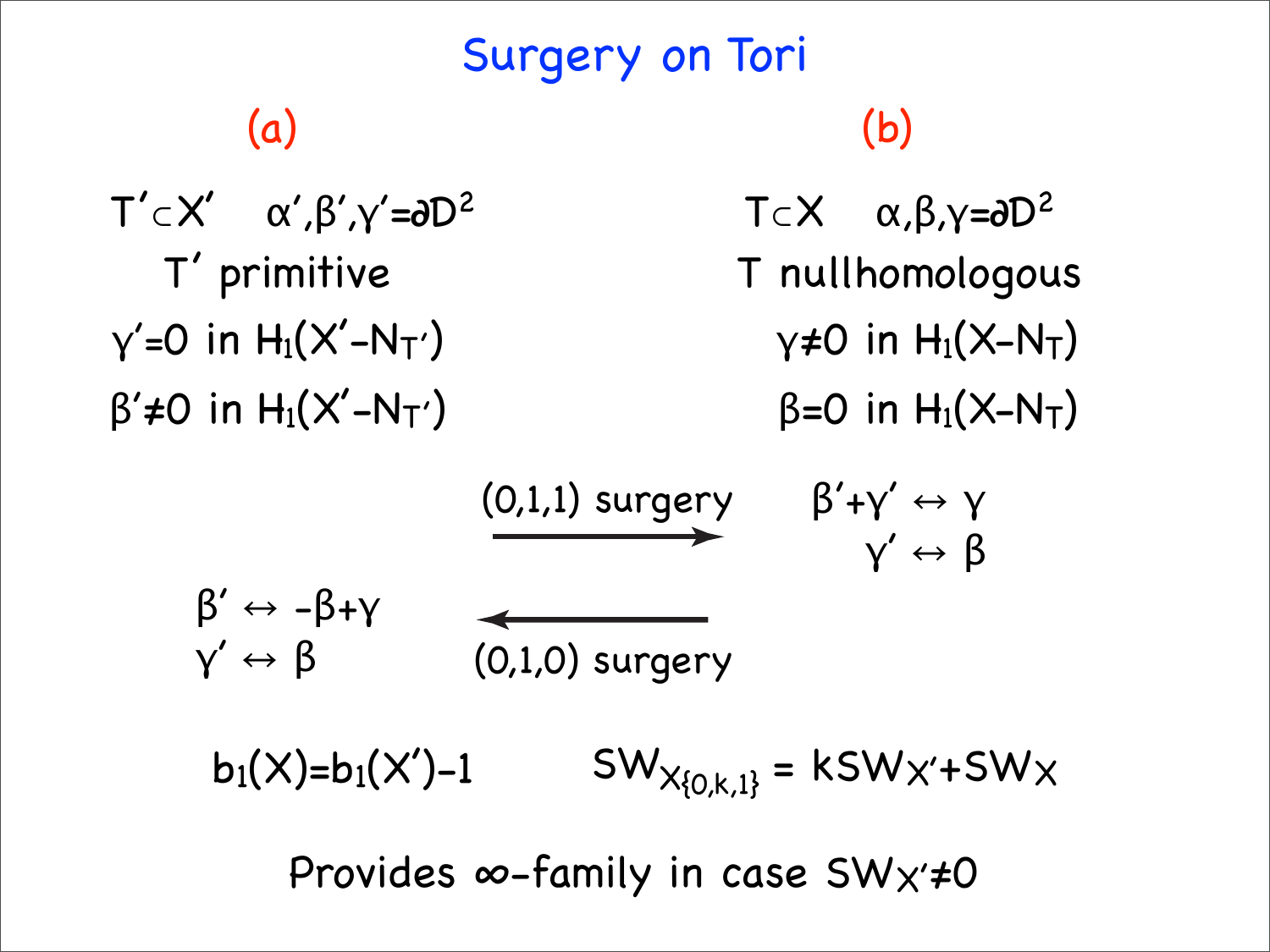## Lagrangian Surgery

X': sympl 4-mfd, T': Lagrangian torus in X' Preferred framing for T': Lagrangian framing

1/k-surgeries w.r.t. this framing are again symplectic. (Auroux, Donaldson, Katzarkov) (Sometimes referred to as "Luttinger surgery")

This is how we can assure  $SWx\neq 0$ .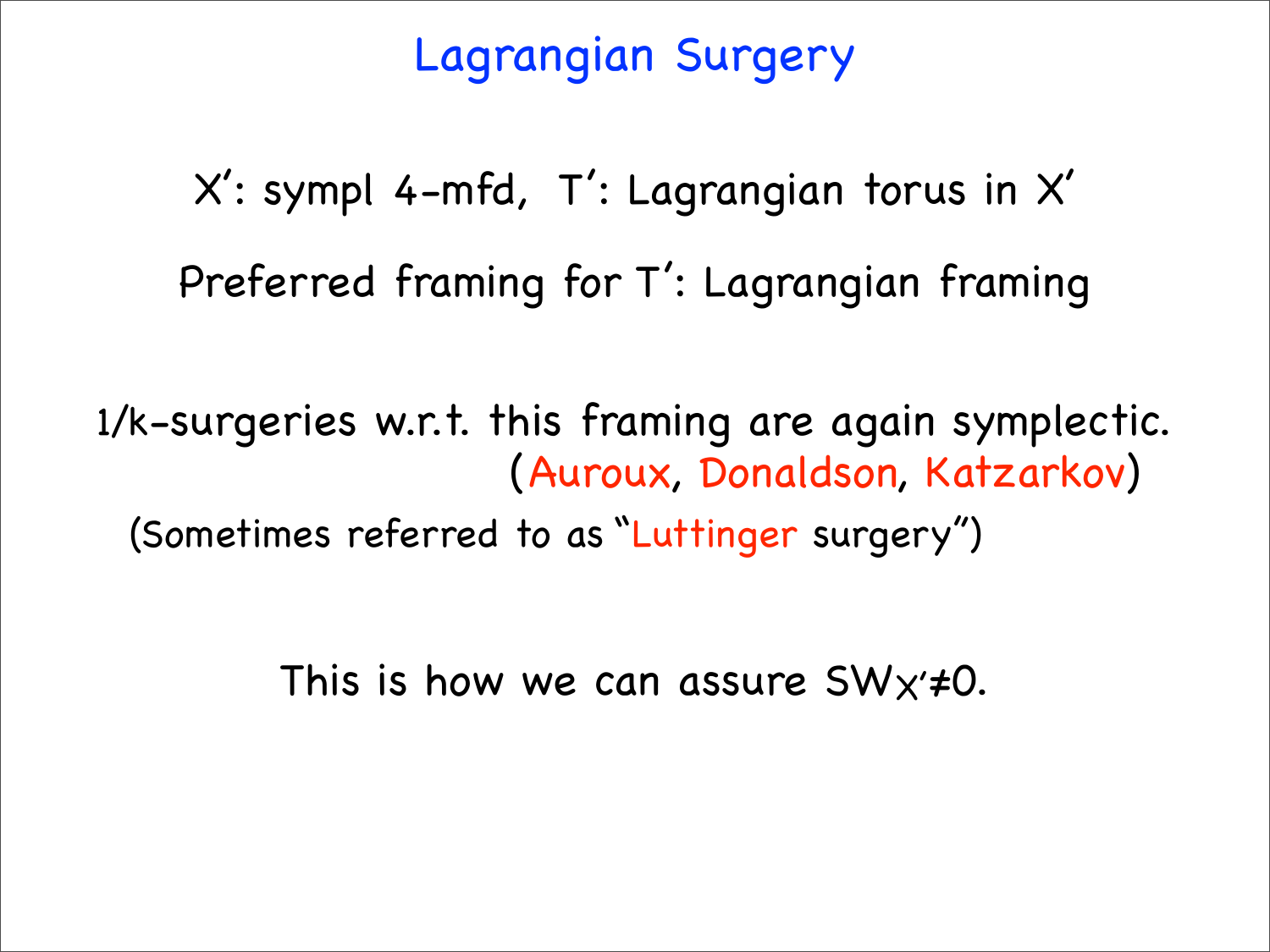## Reverse Engineering

Want to construct exotic smooth str's on X.  $\hat{\textsf{x}}$ 

(1) Find 'model mfd' M which is sympl w/ same e and sign as X, but with b  $\hat{\textsf{x}}$ 1**≠0.** 

 $(2)$  Find b<sub>1</sub> disjoint Lagrangian tori in M containing gen's of H1

(3) Perform Luttinger surgeries on these tori, killing these gen's of  $H_1$ .

(4) Result is sympl. mfd X with same e, sign as M, but with  $b_1 = 0$ ,  $H_2$  reduced by  $b_1$  hyp pairs, and X contains a useful nullhomologous torus T.

(5) Get lucky, and compute  $\pi_1(X)=0$ .

Get  $\infty$  family if all 1/k-surgeries are s.c.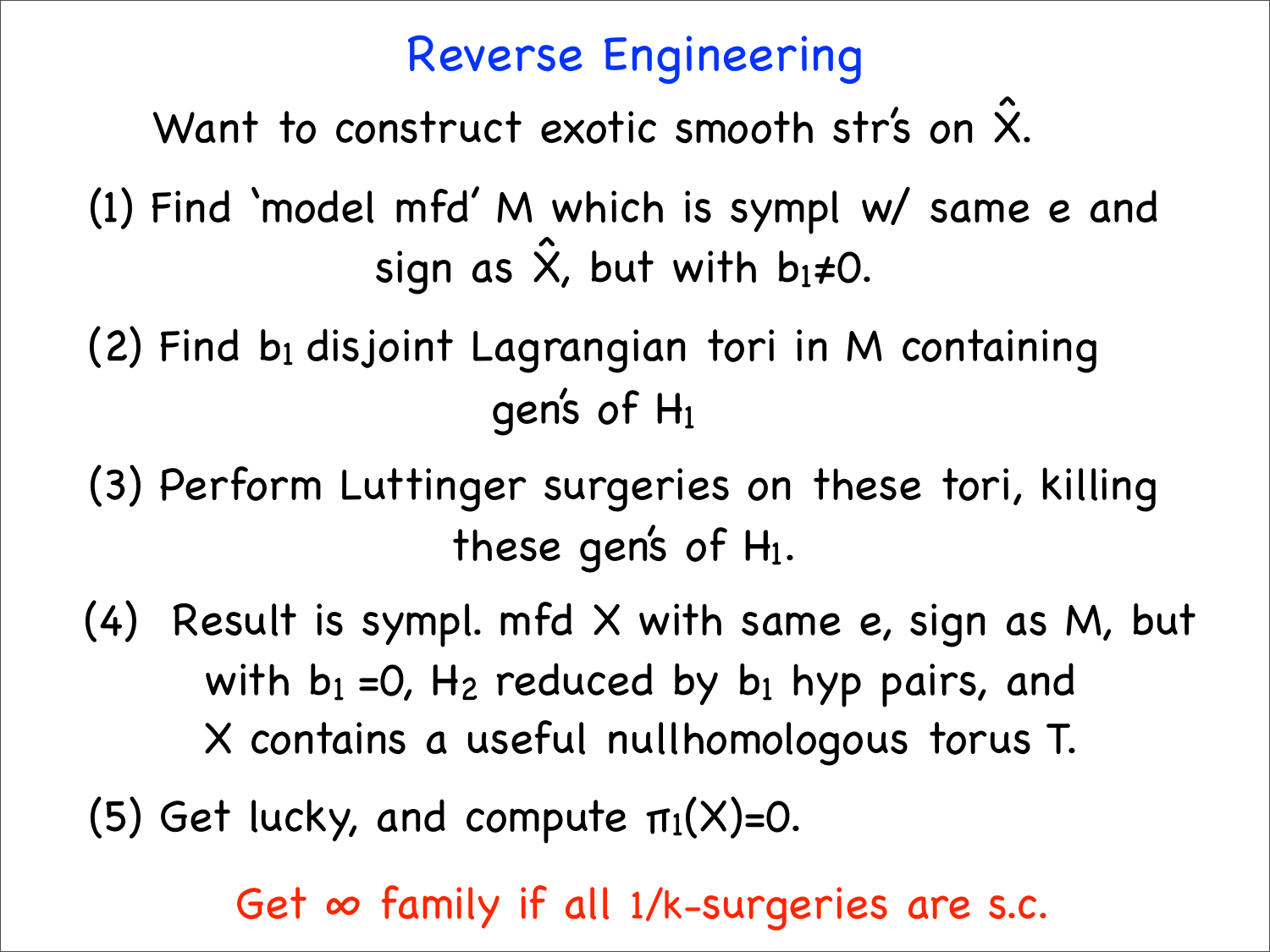## CP2#3CP**!**<sup>2</sup>

Model mfd: M=Sym<sup>2</sup>Σ<sub>3</sub> same e & sign as CP<sup>2</sup>#3CP<sup>2</sup>  $\pi_1(M)=H_1(\Sigma_3)$  (b<sub>1</sub>=6)

Has disjoint Lagrangian tori carrying basis for H1

Six Lagr. +1-surgeries give sympl mfd  $X$  with  $\pi_1(X)=0$  $\Rightarrow$  X  $\neq$  CP<sup>2</sup> #3CP<sup>2</sup> **}**  $SWX \neq 0 \Rightarrow X \neq CP^2 \n\neq 3CP$ 

> Nullhomologous torus T⊂X &  $1/k$ -surgeries give  $\infty$  family

Baldridge-Kirk Akhmedov-Park Their models constructed by cut-and-paste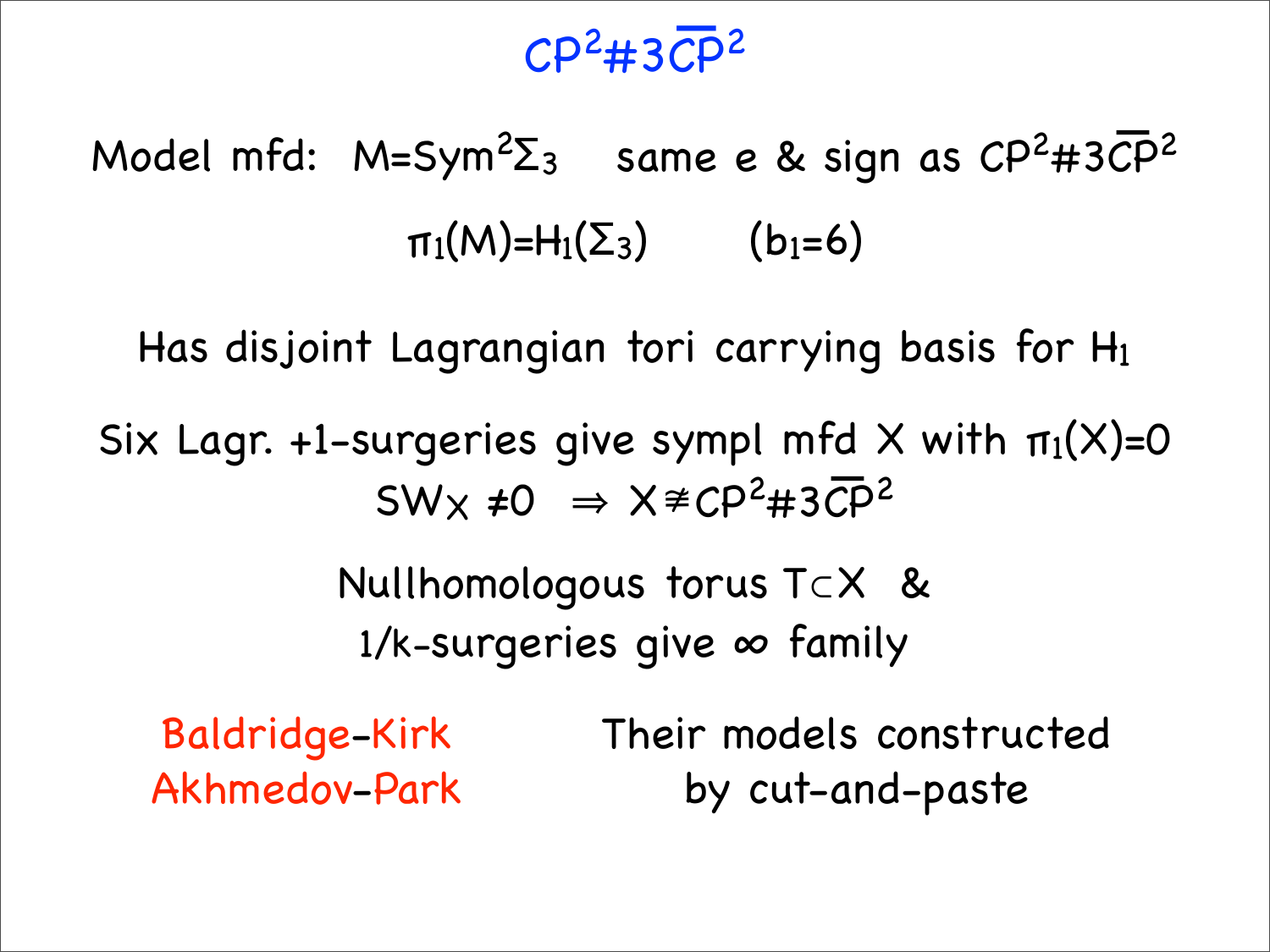## How to find model manifolds

- Find appropriate Kahler surface (as in last example)
- Construct via cut-and-paste.

(Akhmedov and Park do this to construct exotic  $CP<sup>2</sup>$ #2CP<sup>2</sup>'s)

• Santeria Surgery - Find a useful nullhomologous torus directly in a standard mfd (Stern and I have shown how to do this in  $\mathsf{CP}^2\#n\overline{\mathsf{CP}}^2$ for 2≦n≦7.) **|**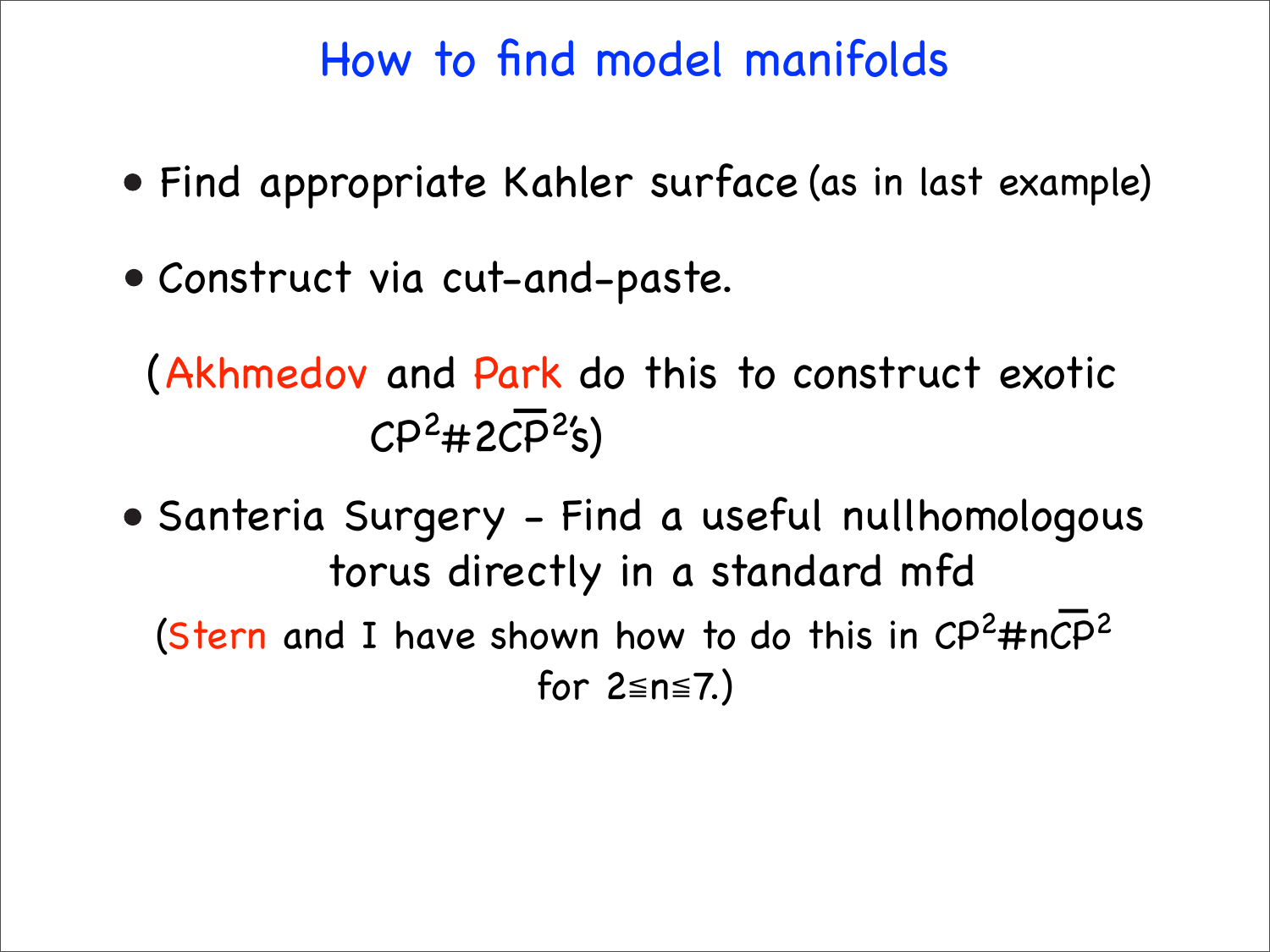## The Canonical Class

#### Rational surface:  $\text{CP}^2$ #n $\overline{\text{CP}}^2$ , K=-3H+E<sub>1</sub>+...+E<sub>n</sub> say 0≦n<9, so  $c_1^2$ >0. **!**

K not holo,  $-K$  is. K rep by torus

Seek exotic sympl. mfd X homeo to  $\text{CP}^2$ #nCP<sup>2</sup> with  $K_{X}$  pseudoholo.

Adj formula would  $\Rightarrow$  K<sub>X</sub> rep. by surface of genus 10-n (not a torus)

Need to look for tori to surger in CP<sup>2</sup>#nCP<sup>2</sup> such that genus of K is "forced up" **!**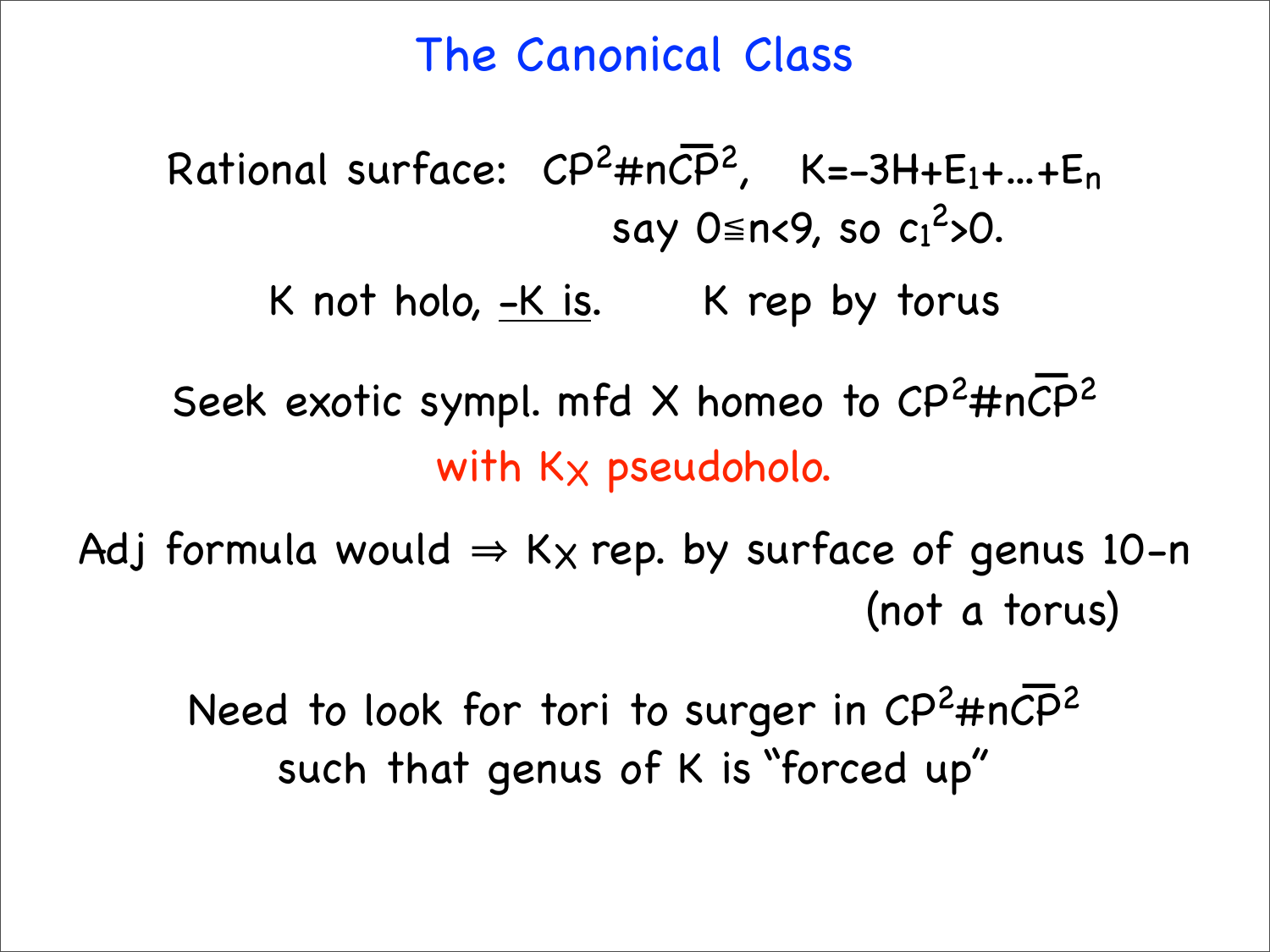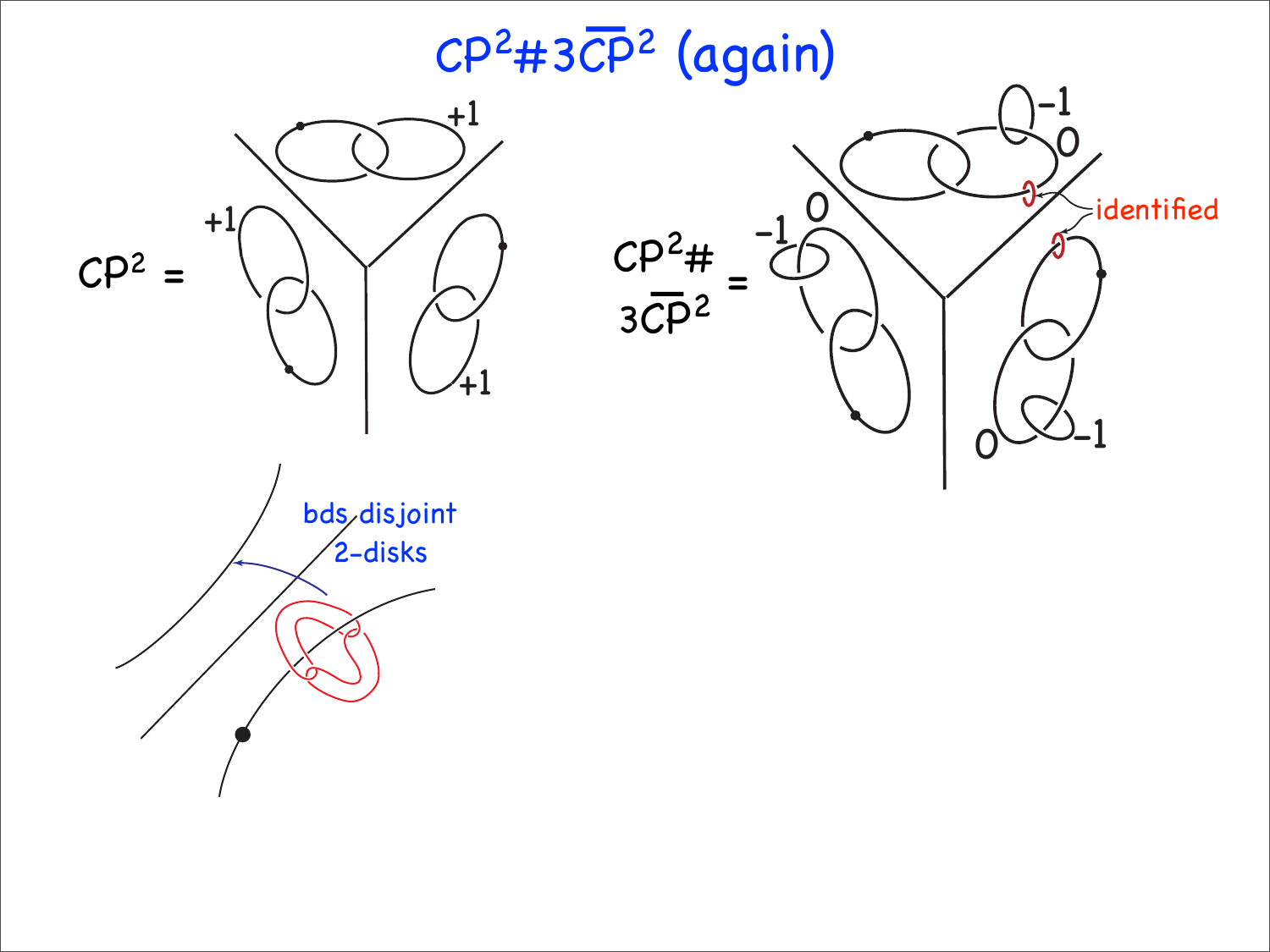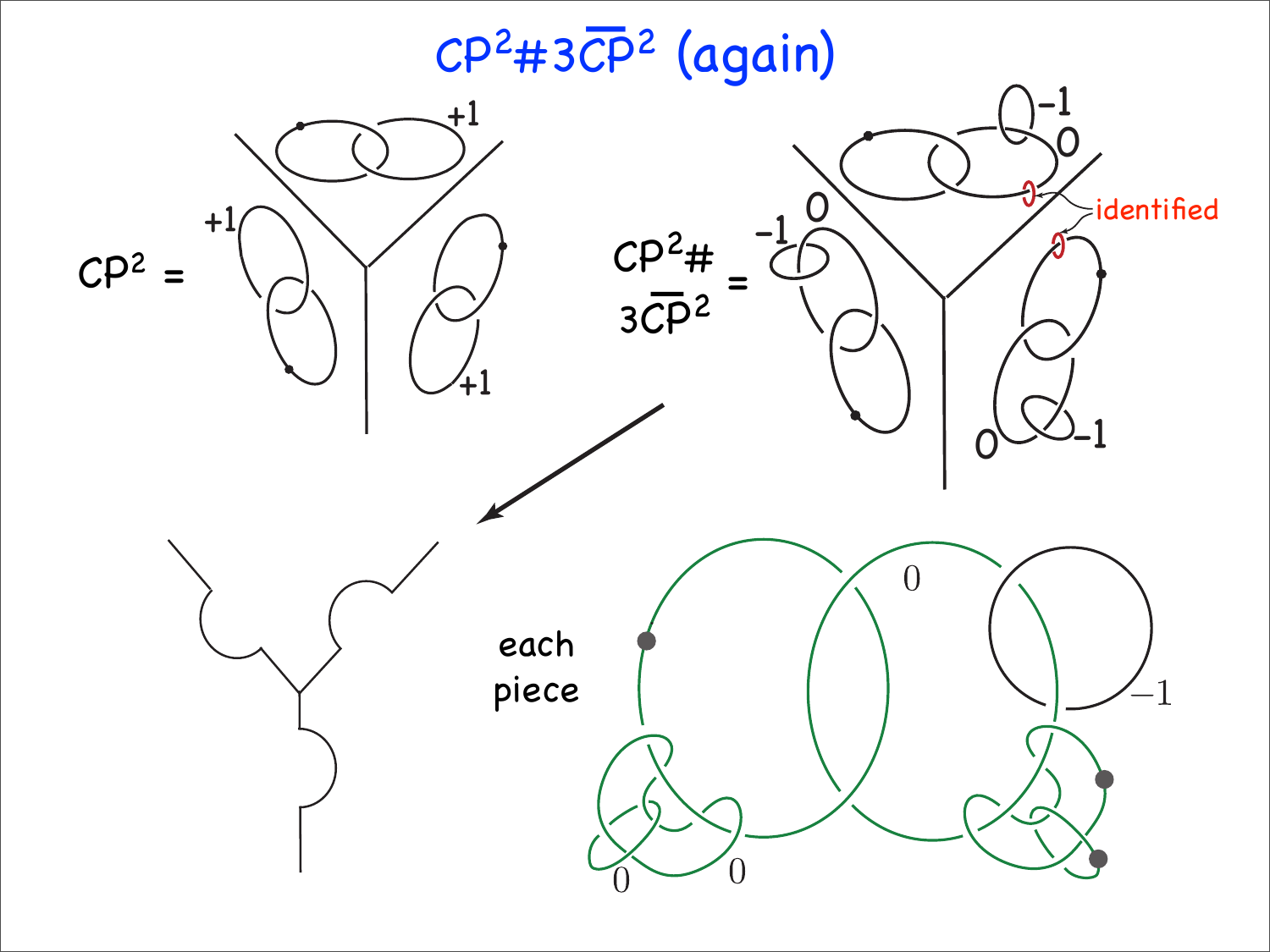## Bing Tori



contains pair of "Bing tori"

K<sub>CP<sup>2</sup>#3CP</sub><sup>2</sup> intersects this in pair of normal disks Surgery on both Bing tori forces genus of K up by 2.

Do all 6 surgeries to get sympl mfd ≅ CP<sup>2</sup>#3CP<sup>2</sup>

and  $SW\neq 0$  - and genus(K)=1+6=7 • One surgery will suffice • Similar constr of exotic  $CP^2$ #2CP<sup>2</sup> Moral: Look for useful emb's of A.